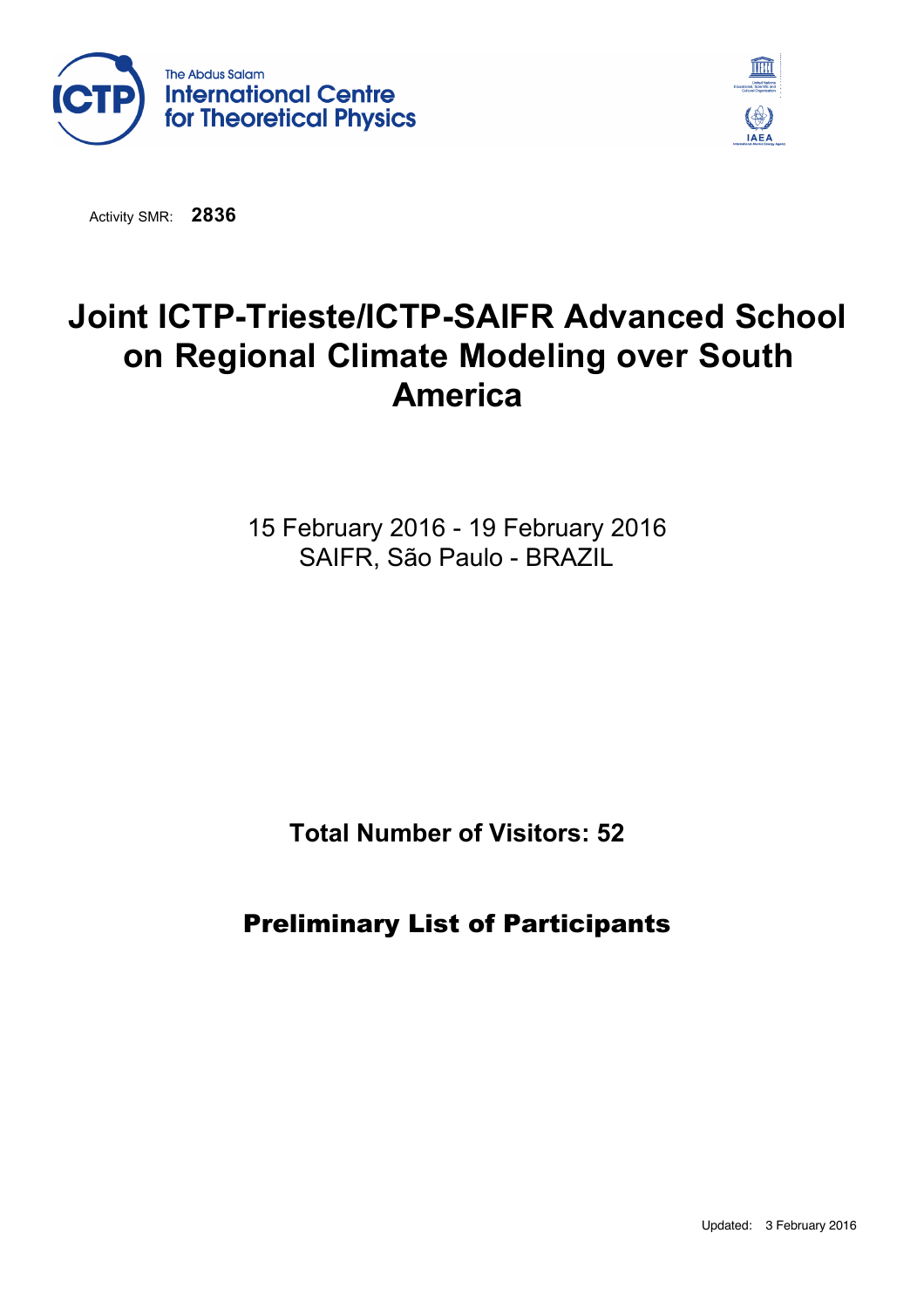## **DIRECTOR Total number in this function: 4**

| 1. AMBRIZZI Tercio                                                                                                                                                    | <b>BRAZIL</b>                              | <b>DIRECTOR</b>  |
|-----------------------------------------------------------------------------------------------------------------------------------------------------------------------|--------------------------------------------|------------------|
| Research Field:                                                                                                                                                       |                                            |                  |
|                                                                                                                                                                       |                                            |                  |
| Research Topic:                                                                                                                                                       |                                            |                  |
|                                                                                                                                                                       |                                            |                  |
|                                                                                                                                                                       |                                            |                  |
| Permanent Institute:                                                                                                                                                  |                                            |                  |
| Universidade de Sao Paulo<br>Instituto Astronomico e Geofisico e Ciencias Atmosfericas<br>Depto de Ciencias Atmosfericas<br>Rua Do Matao 1226<br>Campus Universitaria |                                            |                  |
| 05508-900 Sao Paulo                                                                                                                                                   |                                            |                  |
| <b>BRAZIL</b>                                                                                                                                                         |                                            |                  |
| Permanent Institute e mail ambrizzi@model.iag.usp.br                                                                                                                  |                                            |                  |
|                                                                                                                                                                       |                                            |                  |
| 2. COPPOLA Erika                                                                                                                                                      | <b>ITALY</b>                               | <b>DIRECTOR</b>  |
| Research Field:                                                                                                                                                       |                                            |                  |
| Research Topic:                                                                                                                                                       |                                            |                  |
|                                                                                                                                                                       |                                            |                  |
|                                                                                                                                                                       | Present Institute e-mail: coppolae@ictp.it |                  |
| Permanent Institute:                                                                                                                                                  | Until:                                     | 31 December 2010 |
|                                                                                                                                                                       |                                            |                  |
|                                                                                                                                                                       |                                            |                  |
| the Abdus Salam International Centre For Theoretical Physics<br>Earth System Physics Section                                                                          |                                            |                  |
| Physics of Weather and Climate Group                                                                                                                                  |                                            |                  |
| Strada Costiera 11                                                                                                                                                    |                                            |                  |
| P.O. Box 586                                                                                                                                                          |                                            |                  |
| 34014 Trieste<br><b>ITALY</b>                                                                                                                                         |                                            |                  |
| Permanent Institute e mail coppolae@ictp.it                                                                                                                           |                                            |                  |
|                                                                                                                                                                       |                                            |                  |
| 3. DA ROCHA Rosmeri Porfirio                                                                                                                                          | <b>BRAZIL</b>                              | <b>DIRECTOR</b>  |
| Research Field: ATMOSPHERIC DYNAMICS AND CLIMATOLOGY                                                                                                                  |                                            |                  |
|                                                                                                                                                                       |                                            |                  |
| Research Topic: REGIONAL CLIMATE SIMULATIONS AND CLIMATOLOGY                                                                                                          |                                            |                  |
|                                                                                                                                                                       |                                            |                  |
| Permanent Institute:                                                                                                                                                  |                                            |                  |
| Universidade de Sao Paulo USP<br>Departamento de Ciencias Atmosfericas                                                                                                |                                            |                  |

Permanent Institute e mail rosmerir@model.iag.usp.br Departamento de Ciencias Atmosfericas Instituto de Astronomia, Geofisica e Ciencias Atmosfericas IAG rua do Matao 1226 05508-090 Sao Paulo BRAZIL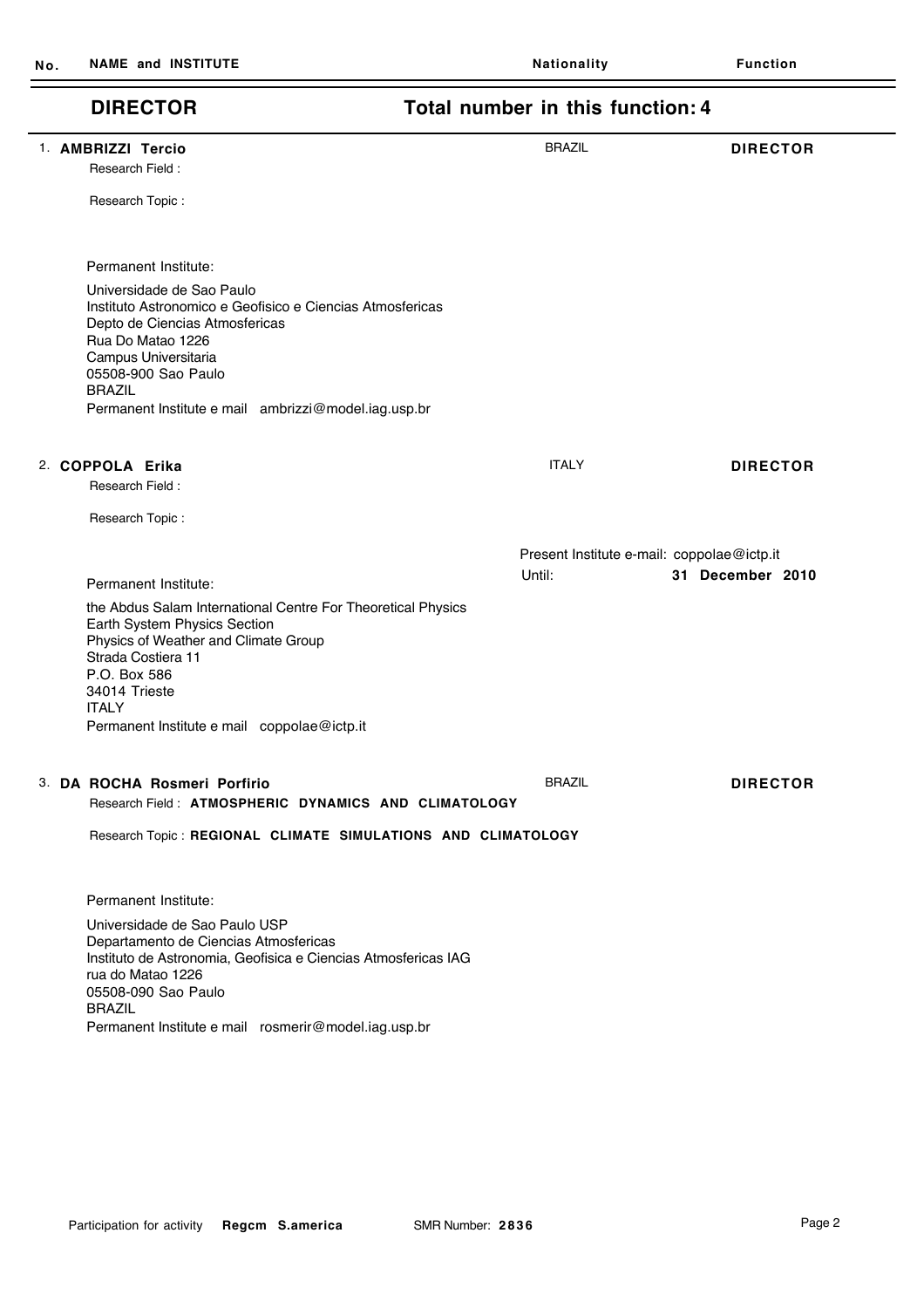| <b>NAME and INSTITUTE</b><br>No.                                                                                                                                                                                                | Nationality   | <b>Function</b> |
|---------------------------------------------------------------------------------------------------------------------------------------------------------------------------------------------------------------------------------|---------------|-----------------|
| 4. LLOPART Marta Pereira<br>Research Field: CLIMATE                                                                                                                                                                             | <b>BRAZIL</b> | <b>DIRECTOR</b> |
| Research Topic: BIOSPHERE-ATMOSPHERE, CLIMATE MODELS                                                                                                                                                                            |               |                 |
| Permanent Institute:<br>UNESP - University of Sao Paulo State<br>Av. Eng. Luiz Edmundo Carrijo Coube, 14-01 Vargem Limpa<br>Bauru 17033-360<br>Sao Paulo<br><b>BRAZIL</b><br>Permanent Institute e mail martallopart7@gmail.com | Until:        |                 |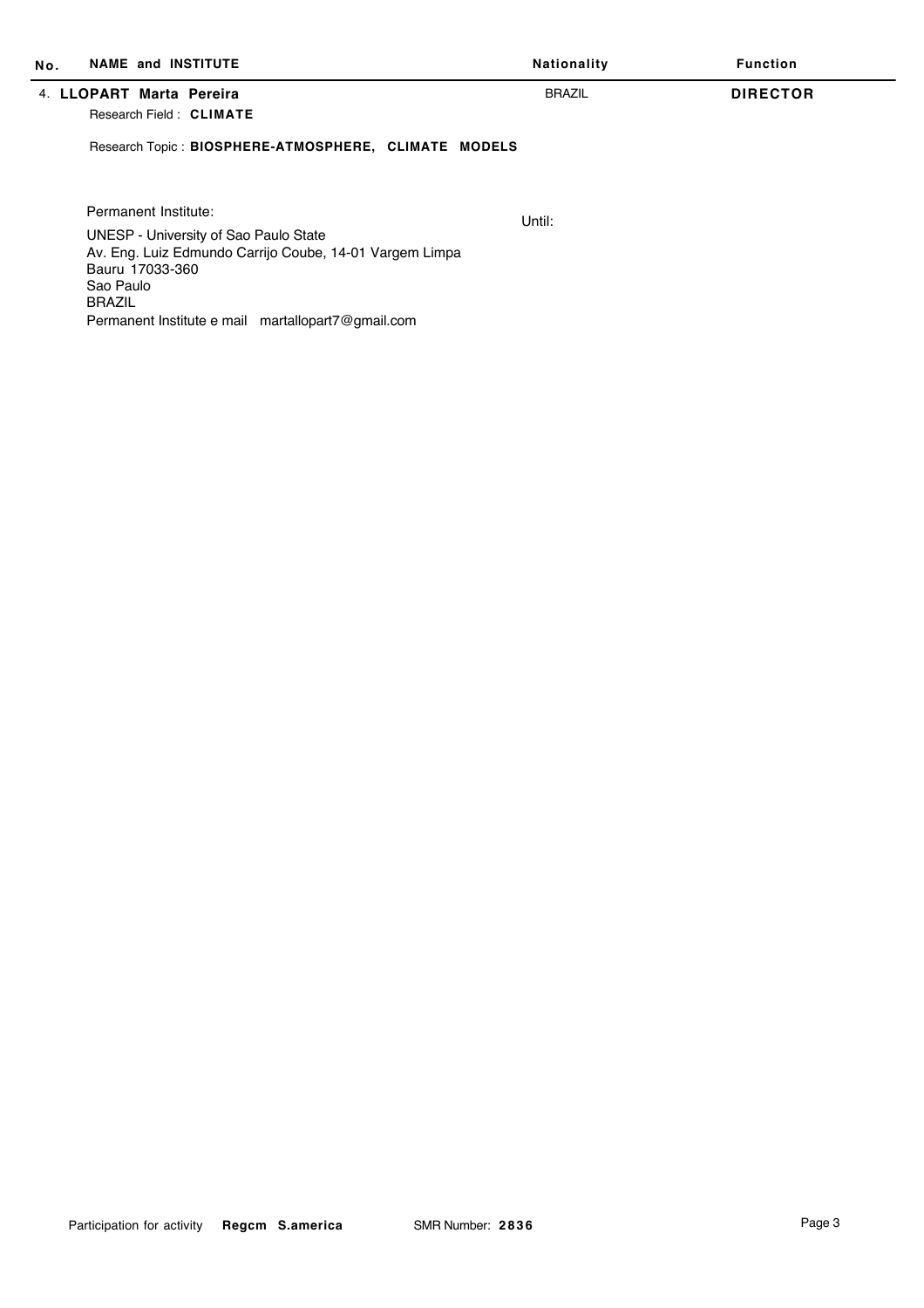## **SPEAKER Total number in this function: 10** 5. **BARREIRO PARRILLO Marcelo** URUGUAY **SPEAKER** Research Field : Research Topic : Permanent Institute e mail barreiro@fisica.edu.uy Universidad de La Republica School of Sciences Institute of Physics Dept. of Atmospheric Sciences Calle Igua 4225 11400 Montevideo **URUGUAY** Permanent Institute: 6. **CAVALCANTI Iracema Fonseca de Albuqueque** BRAZIL **SPEAKER** Research Field : **CLIMATE, DYNAMICS** Research Topic : **CLIMATE VARIABILITY, TELECONNECTIONS** Permanent Institute e mail iracema.cavalcanti@cptec.inpe.br Instituto de Pesquisas Espaciais I.N.P.E. Centro de Previsao de Tempo e Estudos Climaticos CPTEC Rodovia Presidente Dutra Km 40 Cachoeira Paulista Sp 12630 000 Sao Paulo BRAZIL Permanent Institute: 7. **CHOU Sin Chan** BRAZIL **SPEAKER** Research Field : Research Topic : Centro de Previsao de Tempo e Estudos Climaticos Instituto Nacional de Pesquisas Espaciais, INPE Rodovia Presidente Dutra Km 40 SP 12630-000 Cachoeira Paulista BRAZIL Permanent Institute:

Permanent Institute e mail CHOU@CPTEC.INPE.BR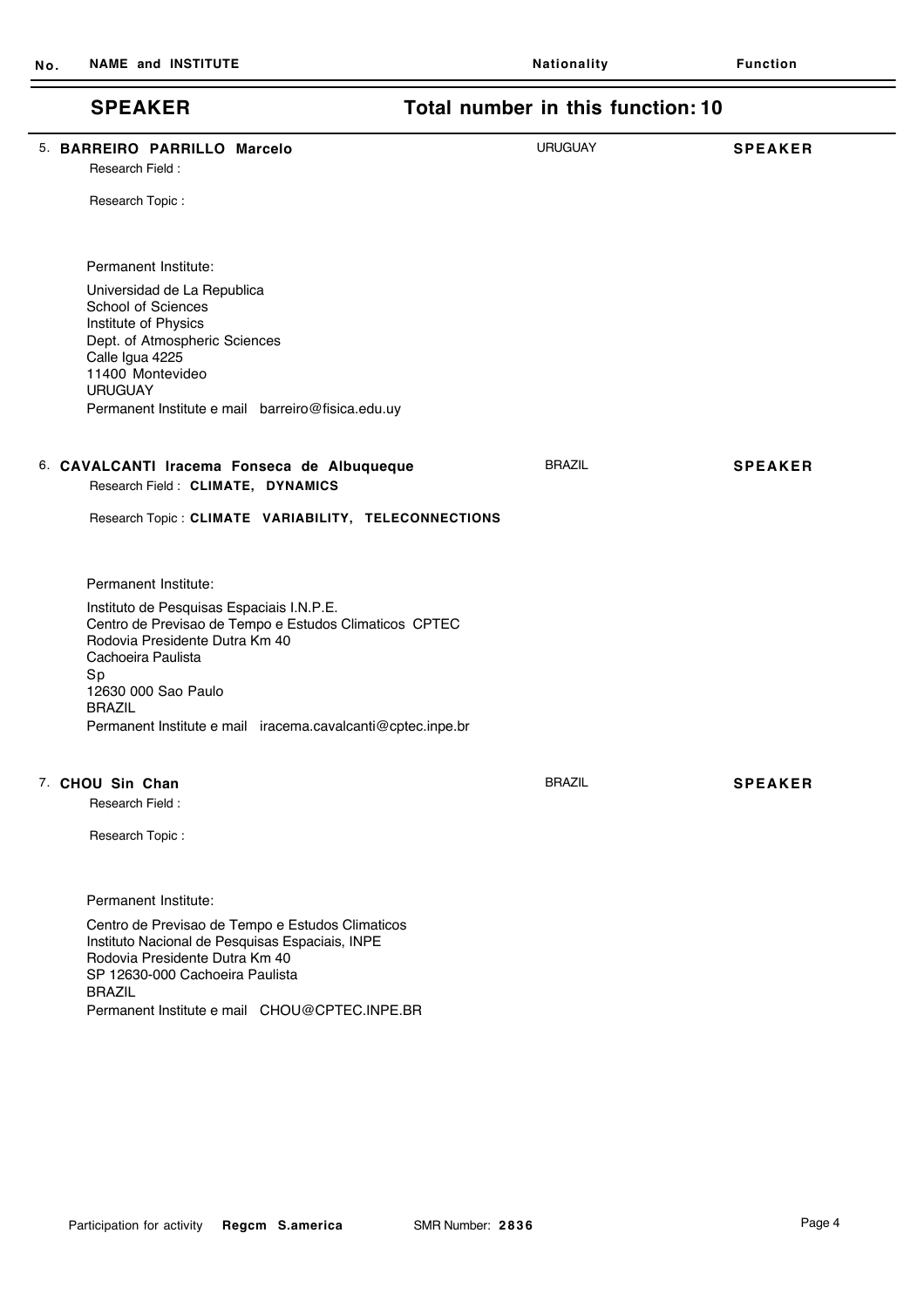| No. | <b>NAME and INSTITUTE</b>                                                                                                                                                                                                              | Nationality   | <b>Function</b> |
|-----|----------------------------------------------------------------------------------------------------------------------------------------------------------------------------------------------------------------------------------------|---------------|-----------------|
|     | 8. CUADRA Santiago Vianna<br>Research Field:<br>Research Topic:                                                                                                                                                                        | <b>BRAZIL</b> | <b>SPEAKER</b>  |
|     | Permanent Institute:<br>Brazilian Agricultural Research Corporation<br><b>EMBRAPA</b><br>Parque Estação Biológica<br>PqEB<br>Brasilia 70770-901<br><b>DF</b><br><b>BRAZIL</b><br>Permanent Institute e mail santiago.cuadra@embrapa.br |               |                 |
|     | 9. GIULIANI Graziano<br>Research Field:                                                                                                                                                                                                | <b>ITALY</b>  | <b>SPEAKER</b>  |
|     | Research Topic:                                                                                                                                                                                                                        |               |                 |
|     | Permanent Institute:<br>The Abdus Salam International Centre for Theoretical Physics<br>Earth System Physics Section ESP<br>Strada Costiera 11<br>I-34151 Trieste<br><b>ITALY</b><br>Permanent Institute e mail ggiulian@ictp.it       |               |                 |
|     | 10. MARIOTTI Laura<br>Research Field:<br>Research Topic:                                                                                                                                                                               | <b>ITALY</b>  | <b>SPEAKER</b>  |
|     | Permanent Institute:<br>the Abdus Salam International Centre for Theoretical Physics<br>Earth System Physics Section<br>Strada Costiera 11<br>34151 Trieste<br><b>ITALY</b><br>Permanent Institute e mail mariotti@ictp.it             |               |                 |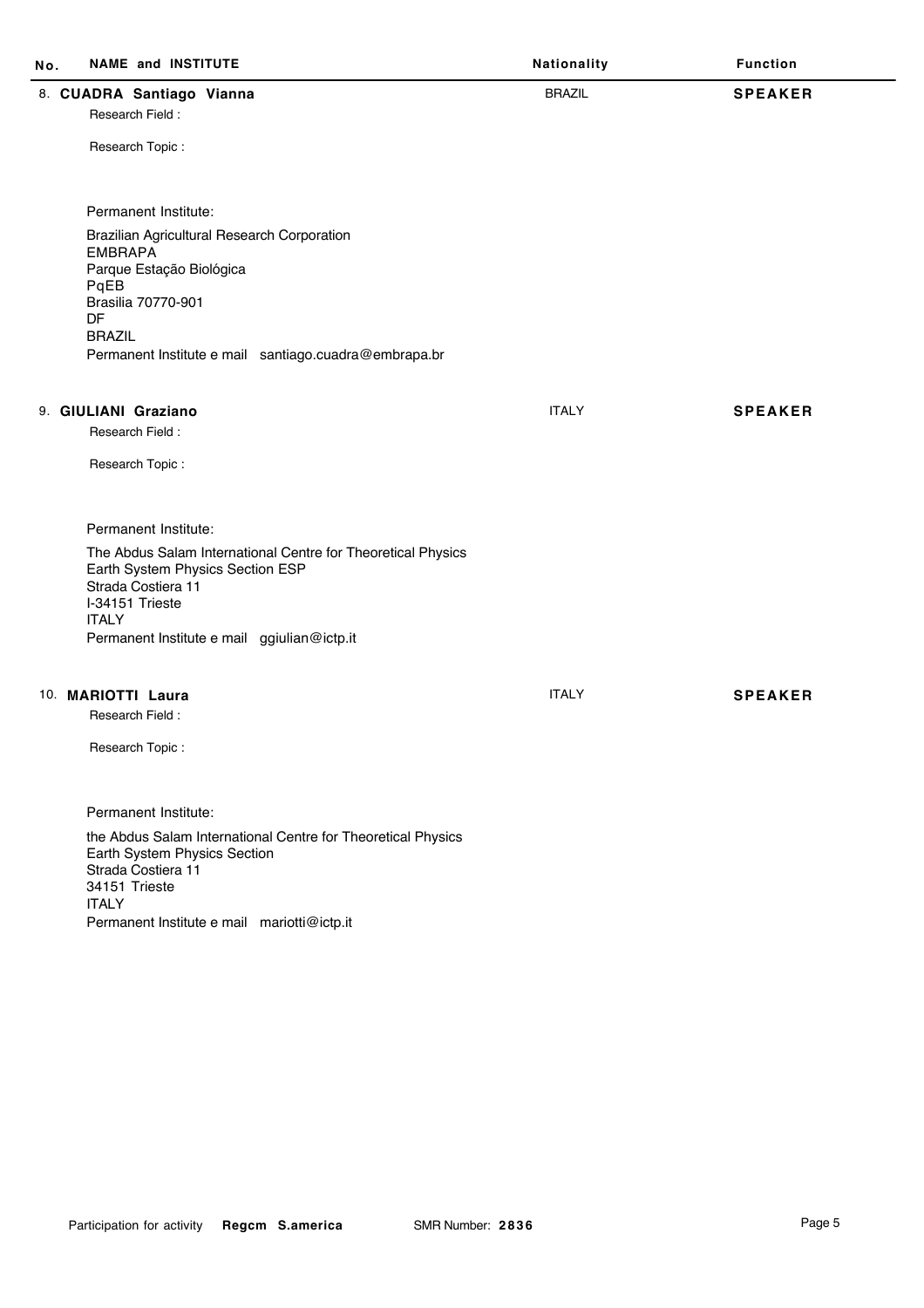| No. | <b>NAME and INSTITUTE</b>                                                                                                                                                                                                                                             | Nationality   | <b>Function</b> |
|-----|-----------------------------------------------------------------------------------------------------------------------------------------------------------------------------------------------------------------------------------------------------------------------|---------------|-----------------|
|     | 11. REBOITA Michelle Simoes<br>Research Field: REGIONAL CLIMATE MODELING, DYNAMIC CLIMATOLOGY                                                                                                                                                                         | <b>BRAZIL</b> | <b>SPEAKER</b>  |
|     | Research Topic: REGIONAL CLIMATE MODELING OF THE FUTURE CLIMATE                                                                                                                                                                                                       |               |                 |
|     | Permanent Institute:                                                                                                                                                                                                                                                  |               |                 |
|     | Natural Resources Institute- Federal University of Itajuba- Brazil<br>Av. BPS, 1303<br>Itajuba 37500-903<br><b>Minas Gerais</b><br><b>BRAZIL</b>                                                                                                                      |               |                 |
|     | Permanent Institute e mail reboita@gmail.com                                                                                                                                                                                                                          |               |                 |
|     | 12. REYES FERNANDEZ Julio Pablo<br>Research Field: DYNAMIC CLIMATOLOGY                                                                                                                                                                                                | PERU          | <b>SPEAKER</b>  |
|     | Research Topic: SIMULATIONS OF SOUTH AMERICA CLIMATE, NWP                                                                                                                                                                                                             |               |                 |
|     |                                                                                                                                                                                                                                                                       |               |                 |
|     | Permanent Institute:                                                                                                                                                                                                                                                  |               |                 |
|     | Instituto National de Pesquisa Espaciais<br>Centro de previso de Tempo e Estudos<br>Climaticos - INPE-CPTEC<br>Rod. Presidente Dutra, km 40<br>Cachoeira Paulista<br>Sao Paulo CEP 12630-000<br><b>BRAZIL</b><br>Permanent Institute e mail pablo.reyes@cptec.inpe.br |               |                 |
|     |                                                                                                                                                                                                                                                                       |               |                 |
|     | 13. SILVA Maria Elisa Siqueira<br>Research Field: CLIMATIC VARIABILITY                                                                                                                                                                                                | <b>BRAZIL</b> | <b>SPEAKER</b>  |
|     | Research Topic: PRECIPITATION, SOUTH AMERICA, REGIONAL MODELING                                                                                                                                                                                                       |               |                 |
|     | Permanent Institute:                                                                                                                                                                                                                                                  |               |                 |
|     | University of Sao Paulo<br>Department of Geography<br>Climate Laboratory<br>Av Prof Lineu Prestes 338<br>Sao Paulo 05508080                                                                                                                                           |               |                 |
|     | <b>BRAZIL</b><br>Permanent Institute e mail elisasiq@usp.br,<br>mariaelisa.siqueirasilva@gmail.com                                                                                                                                                                    |               |                 |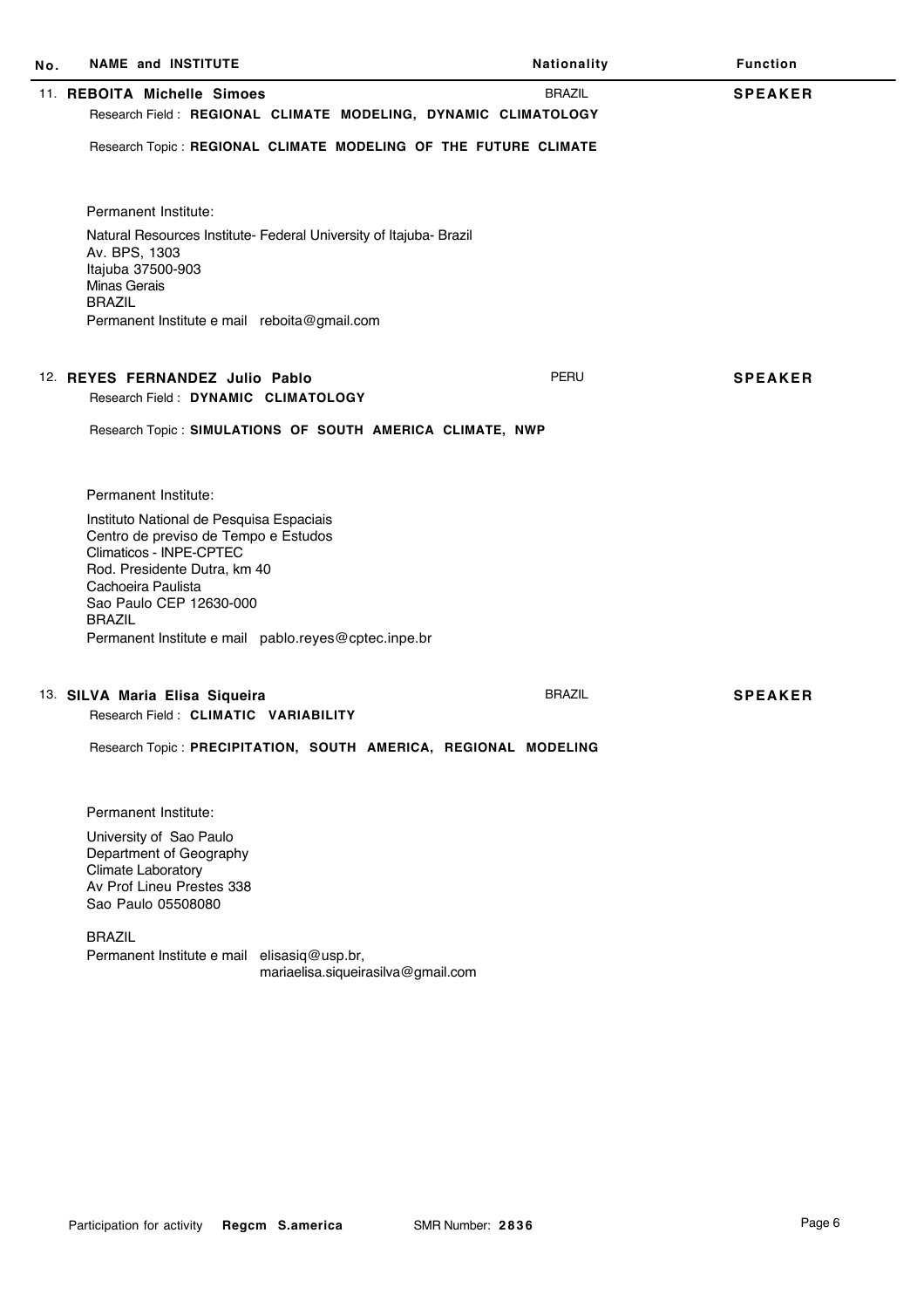| No. | <b>NAME and INSTITUTE</b>                                                | Nationality | <b>Function</b> |
|-----|--------------------------------------------------------------------------|-------------|-----------------|
|     | 14. SOLMAN DE KNEES Silvina Alicia<br>Research Field:<br>Research Topic: | ARGENTINA   | <b>SPEAKER</b>  |

Permanent Institute:

Permanent Institute e mail solman@cima.fcen.uba.ar Universidad de Buenos Aires Fac. Ciencias Exactas Y Nat. Departamento Fisica del Atmosfera Cuidad Universitaria Pabellon Ii. Piso 2 1428 Buenos Aires ARGENTINA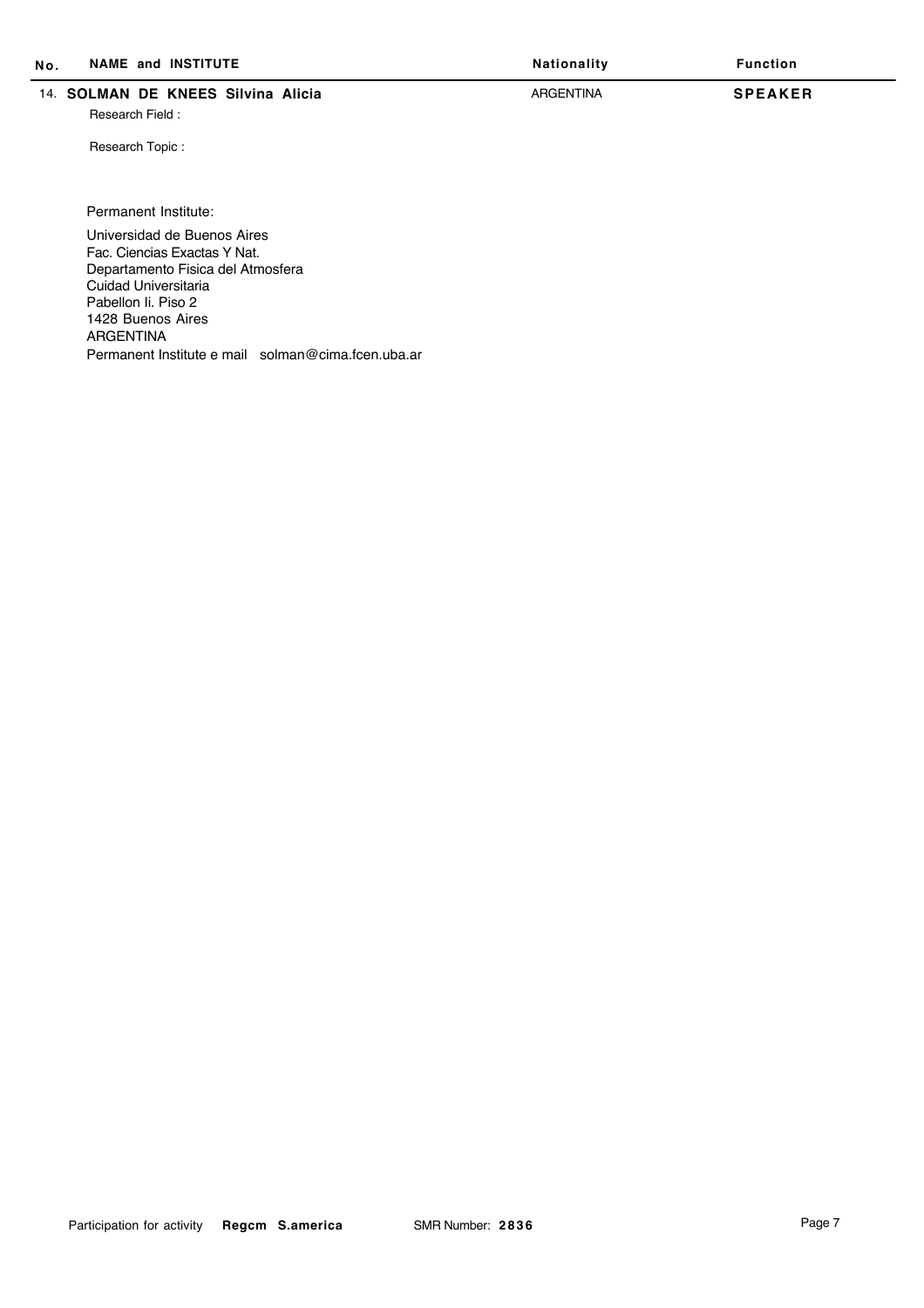$\overline{\phantom{0}}$ 

| <b>PARTICIPANT</b>                                                                                                                                                                                                                                                                                         | Total number in this function: 38                                              |                    |
|------------------------------------------------------------------------------------------------------------------------------------------------------------------------------------------------------------------------------------------------------------------------------------------------------------|--------------------------------------------------------------------------------|--------------------|
| 15. ACOSTA Ricardo<br>Research Field: MICROMETEOROLOGY                                                                                                                                                                                                                                                     | <b>BRAZIL</b><br>Research Topic : CARBON E ENERGY FLUXES AND SURFACE MODELLING | <b>PARTICIPANT</b> |
| Permanent Institute:<br>Federal University of Santa Maria,<br>Laboratory of Micrometeorolgy<br>Av. Roraima, 1000 - CRS-INPE<br>Santa Maria 97105-900<br>Rio Grande do Sul<br><b>BRAZIL</b><br>Permanent Institute e mail ricardo.acosta@gmail.com                                                          |                                                                                |                    |
| 16. AIMOLA Luis<br>Research Field:<br>Research Topic:                                                                                                                                                                                                                                                      | <b>BRAZIL</b>                                                                  | <b>PARTICIPANT</b> |
| Permanent Institute:<br>Vale Institute of Technology Sustainable Development<br>Rua Boaventura da Silva, 955<br>Nazaré<br>66055-090 Belem<br>Pará<br><b>BRAZIL</b><br>Permanent Institute e mail luisaimola@gmail.com                                                                                      |                                                                                |                    |
| 17. ALCANTARA Claania<br>Research Topic: MESO AND MICRO SCALE, NUMERIC SIMULATIONS                                                                                                                                                                                                                         | <b>BRAZIL</b><br>Research Field: DYNAMICS AND THERMODYNAMICS OF ATMOSPHERE     | <b>PARTICIPANT</b> |
| Permanent Institute:<br>Federal University of Campina Grande, Centre of tecnology and<br>natural resources, Academic Unit of Atmospheric Science<br>Aprigio Veloso Street, 882, Block CL<br>Campina Grande 58429900<br>ParaAba<br><b>BRAZIL</b><br>Permanent Institute e mail clenia.alcantara@ufcg.edu.br |                                                                                |                    |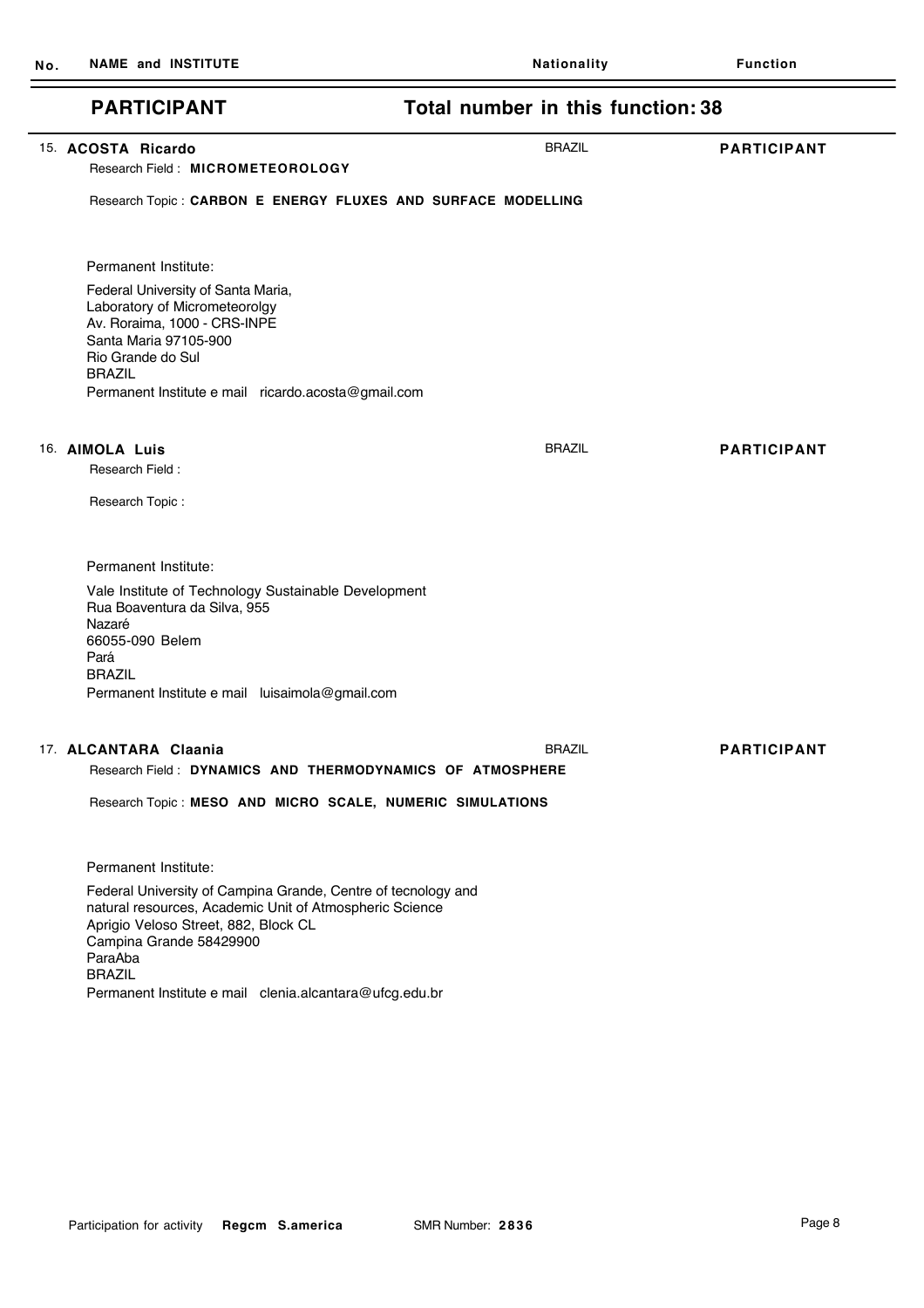| No. | <b>NAME and INSTITUTE</b>                                                                                                                                                                                                                                                                                                            | Nationality     | <b>Function</b>    |
|-----|--------------------------------------------------------------------------------------------------------------------------------------------------------------------------------------------------------------------------------------------------------------------------------------------------------------------------------------|-----------------|--------------------|
|     | 18. ANDRADE UZIEDA Marko Jorge<br>Research Field: COMPUTATIONAL SIMULATIONS IN PHYSICS                                                                                                                                                                                                                                               | <b>BOLIVIA</b>  | <b>PARTICIPANT</b> |
|     | Research Topic: MATERIALS PHYSICS, ATMOSPHERIC PHYSICS                                                                                                                                                                                                                                                                               |                 |                    |
|     | Permanent Institute:                                                                                                                                                                                                                                                                                                                 |                 |                    |
|     | University Centre for Research in Energies, Physics Department -<br>Science and Technology Faculty, San Simon University CUIE -<br><b>UMSS</b><br>Sucre st. and Latorre Park, Central Campus UMSS<br>1387 Cochabamba<br>Cochabamba<br>BOLIVIA (PLURINATIONAL STATE OF)<br>Permanent Institute e mail markoandrade.u@fcyt.umss.edu.bo |                 |                    |
|     |                                                                                                                                                                                                                                                                                                                                      |                 |                    |
|     | 19. BAQUERO BERNAL Astrid<br>Research Field: CLIMATE MODELLING                                                                                                                                                                                                                                                                       | <b>COLOMBIA</b> | <b>PARTICIPANT</b> |
|     |                                                                                                                                                                                                                                                                                                                                      |                 |                    |
|     | Research Topic: REGIONAL CLIMATE MODELING                                                                                                                                                                                                                                                                                            |                 |                    |
|     | Permanent Institute:                                                                                                                                                                                                                                                                                                                 |                 |                    |
|     | Universidad Nacional de Colombia<br>Departamento de Fisica                                                                                                                                                                                                                                                                           |                 |                    |
|     | Cra. 30 No. 45 - 03, Ciudad Universitaria<br>00000 Cundinamarca Bogota                                                                                                                                                                                                                                                               |                 |                    |
|     | <b>COLOMBIA</b>                                                                                                                                                                                                                                                                                                                      |                 |                    |
|     | Permanent Institute e mail abaquerobe@unal.edu.co                                                                                                                                                                                                                                                                                    |                 |                    |
|     | 20. BAZO Juan                                                                                                                                                                                                                                                                                                                        | PERU            | <b>PARTICIPANT</b> |
|     | Research Field: EARTH SCIENCES                                                                                                                                                                                                                                                                                                       |                 |                    |
|     | Research Topic: CLIMATE CHANGE, REGIONAL CLIMATE MODELS, ENSO                                                                                                                                                                                                                                                                        |                 |                    |
|     | Permanent Institute:                                                                                                                                                                                                                                                                                                                 |                 |                    |
|     | Peruvian National Meteorological and Hidrological Service<br>Jr. Cahuide 785 Jesus Maria<br>Lima 11 Lima<br>Lima<br>PERU                                                                                                                                                                                                             |                 |                    |
|     | Permanent Institute e mail jbazo@senamhi.gob.pe                                                                                                                                                                                                                                                                                      |                 |                    |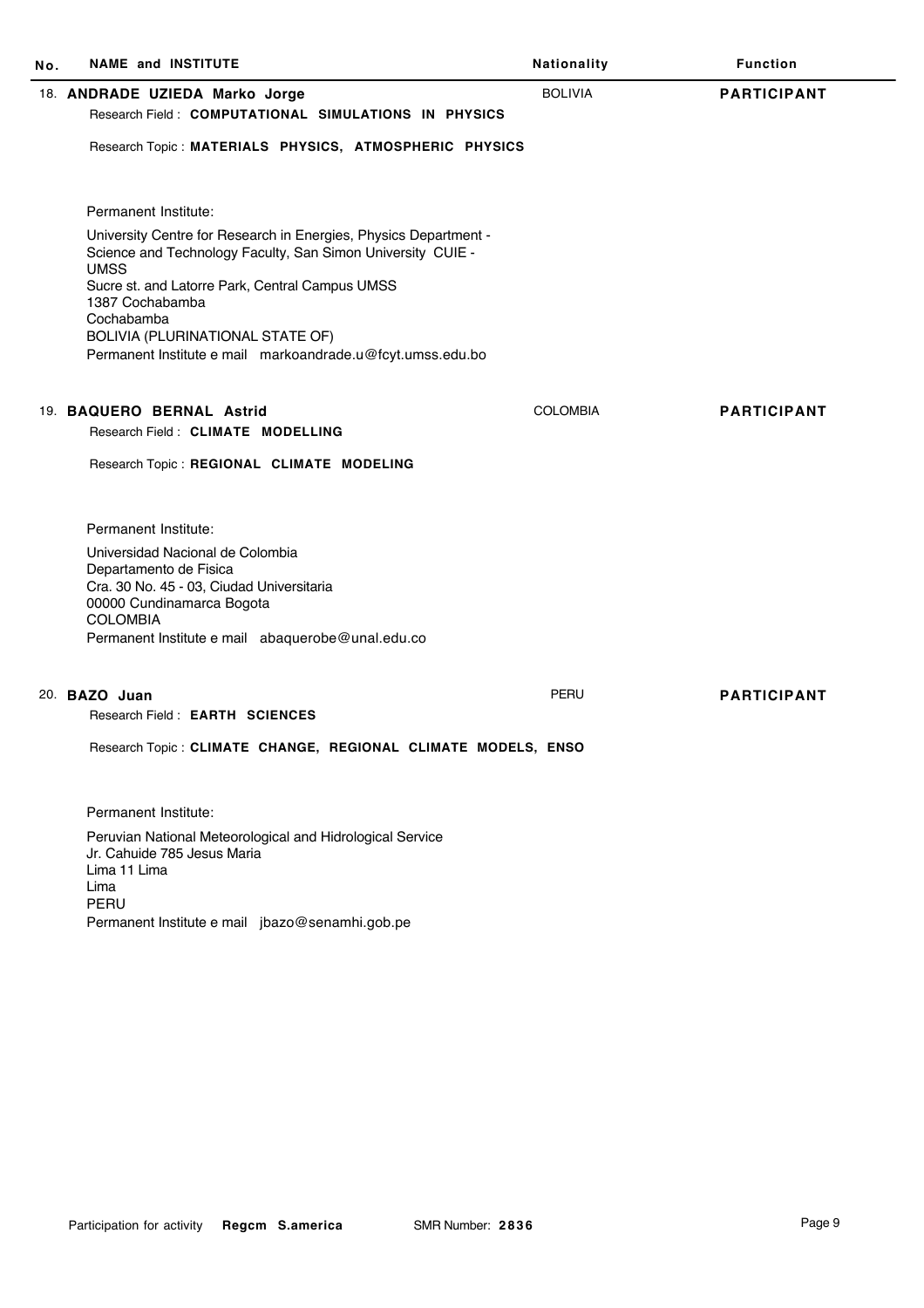| No. | <b>NAME and INSTITUTE</b>                                                                                                                                                | Nationality   | <b>Function</b>    |
|-----|--------------------------------------------------------------------------------------------------------------------------------------------------------------------------|---------------|--------------------|
|     | 21. BORGES Pablo de Amorim                                                                                                                                               | <b>BRAZIL</b> | <b>PARTICIPANT</b> |
|     | Research Field: REGIONAL CLIMATE PROJECTIONS                                                                                                                             |               |                    |
|     | Research Topic: DOWNSCALING                                                                                                                                              |               |                    |
|     | Permanent Institute:                                                                                                                                                     |               |                    |
|     | Universidade Federal de Santa Catarina - UFSC<br>Campus Universitario - Bloco D do Depto- de Geociencias<br>Florianopolis 88.040-900<br>Santa Catarina<br><b>BRAZIL</b>  |               |                    |
|     | Permanent Institute e mail borgesdeamorim.pablo@gmail.com                                                                                                                |               |                    |
|     | 22. BRITO Luan Saraiva De<br>Research Field: METEOROLOGY                                                                                                                 | <b>BRAZIL</b> | <b>PARTICIPANT</b> |
|     | Research Topic: DYNAMIC                                                                                                                                                  |               |                    |
|     | Permanent Institute:                                                                                                                                                     |               |                    |
|     | Instituto de Astronomia<br>Geofisica e Ciencias Atmosfericas - IAG<br>Rua do Matao-1226<br>Sao Paulo 05508-090<br>Sao Paulo<br><b>BRAZIL</b>                             |               |                    |
|     | Permanent Institute e mail luan89saraiva@gmail.com                                                                                                                       |               |                    |
|     | 23. BUSTAMANTE ROSELL Maria Gracia                                                                                                                                       | PERU          | <b>PARTICIPANT</b> |
|     | Research Field: PALEOCLIMATES                                                                                                                                            |               |                    |
|     | Research Topic: ANDEAN CLIMATOLOGY                                                                                                                                       |               |                    |
|     | Permanent Institute:                                                                                                                                                     |               |                    |
|     | Institute of Geoscience<br>Sao Paulo University<br>R- do Lago- 562 - Cidade Universitaria- Sao Paulo - SP- 05508-080<br>Sao Paulo 4001-000<br>Sao Paulo<br><b>BRAZIL</b> |               |                    |
|     | Permanent Institute e mail bustamanterosell@gmail.com                                                                                                                    |               |                    |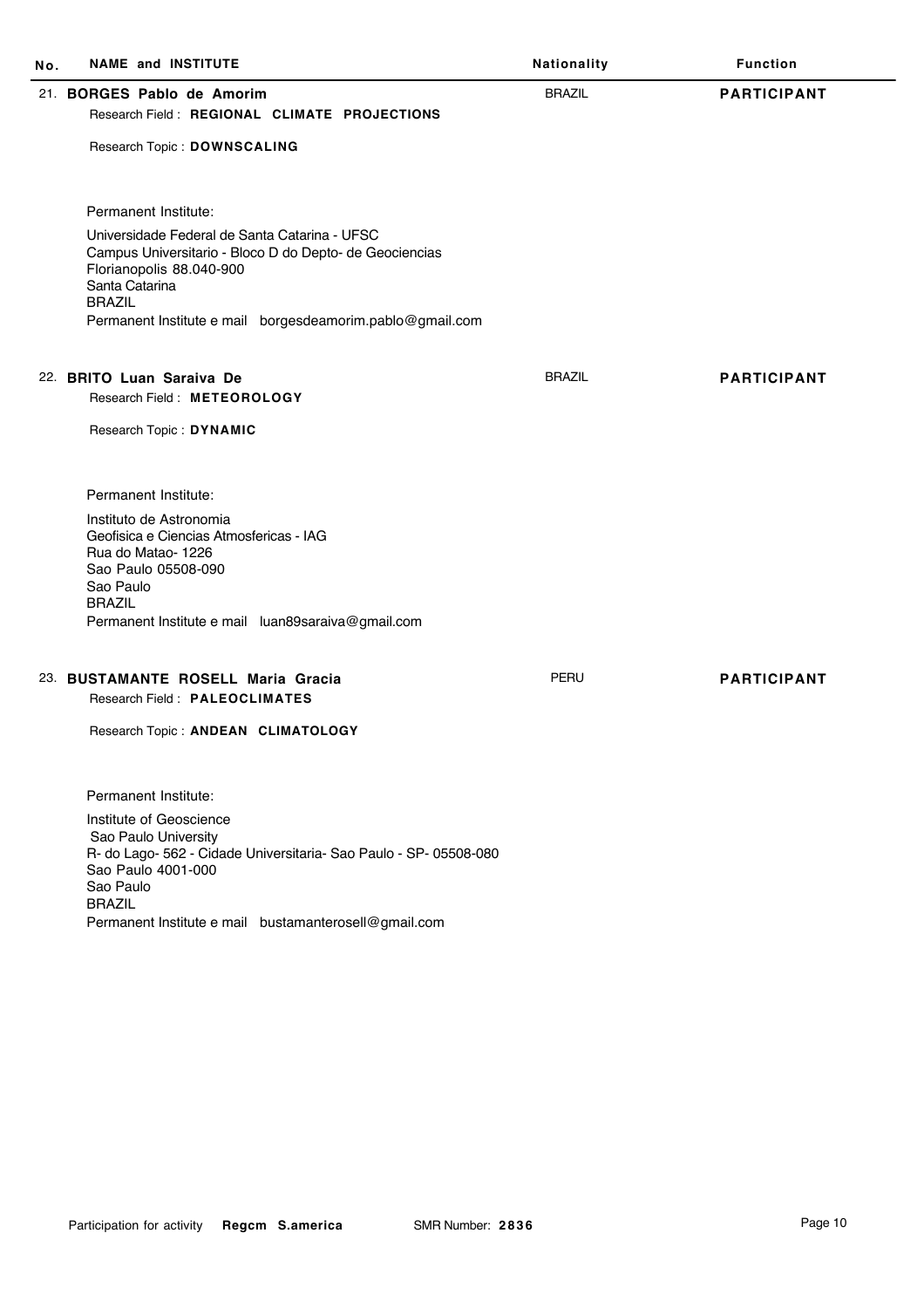| Nο. | <b>NAME and INSTITUTE</b>                                                                                                                                                                                                                                                        | Nationality                                                                                                            | <b>Function</b>                                                                                                 |
|-----|----------------------------------------------------------------------------------------------------------------------------------------------------------------------------------------------------------------------------------------------------------------------------------|------------------------------------------------------------------------------------------------------------------------|-----------------------------------------------------------------------------------------------------------------|
|     | 24. CARVALHO Andre Luiz<br>Research Field: AGRICULTURAL SYSTEMS MODELLING                                                                                                                                                                                                        | <b>BRAZIL</b>                                                                                                          | <b>PARTICIPANT</b>                                                                                              |
|     |                                                                                                                                                                                                                                                                                  |                                                                                                                        |                                                                                                                 |
|     | Research Topic: CLIMATE CHANGE                                                                                                                                                                                                                                                   |                                                                                                                        |                                                                                                                 |
|     | Permanent Institute:                                                                                                                                                                                                                                                             |                                                                                                                        |                                                                                                                 |
|     | Universidade Federal de Alagoas- Centro de Ciencias Agrarias-<br>Laboratorio de Agrometeorologia e Radiometria Solar-<br>Av Lourival Melo Mota, S/N - Tabuleiro dos Martins<br>Maceio 57072-900<br>Alagoas<br><b>BRAZIL</b><br>Permanent Institute e mail del.andre2@hotmail.com |                                                                                                                        |                                                                                                                 |
|     |                                                                                                                                                                                                                                                                                  |                                                                                                                        |                                                                                                                 |
|     | 25. CORCEGA PITA Eladys<br>Research Field: AGROCLIMATOLOGY, SOIL AND WATER CONSERVATION                                                                                                                                                                                          | <b>VENEZUELA</b>                                                                                                       | <b>PARTICIPANT</b>                                                                                              |
|     | Research Topic: CLIMATE CHANGE, HYDROLOGY, SIMULATION MODELS                                                                                                                                                                                                                     |                                                                                                                        |                                                                                                                 |
|     |                                                                                                                                                                                                                                                                                  |                                                                                                                        |                                                                                                                 |
|     | Permanent Institute:                                                                                                                                                                                                                                                             |                                                                                                                        |                                                                                                                 |
|     | Universidad Central de Venezuela, Agronomy Faculty, Agronomy<br>Department.<br>Avenida Universidad<br>Maracay 2101                                                                                                                                                               |                                                                                                                        |                                                                                                                 |
|     | Aragua<br>VENEZUELA (THE BOLIVARIAN REPUBLIC OF)<br>Permanent Institute e mail eladys7@gmail.com                                                                                                                                                                                 |                                                                                                                        |                                                                                                                 |
|     | 26. CORREIA FILHO Washington Luiz Felix                                                                                                                                                                                                                                          | <b>BRAZIL</b>                                                                                                          | <b>PARTICIPANT</b>                                                                                              |
|     | Research Field: CLIMATOLOGY, STATISTICS                                                                                                                                                                                                                                          |                                                                                                                        |                                                                                                                 |
|     | Research Topic: CLIMATE EXTREMES, CLIMATE CHANGE                                                                                                                                                                                                                                 |                                                                                                                        |                                                                                                                 |
|     |                                                                                                                                                                                                                                                                                  | Present Institute:                                                                                                     |                                                                                                                 |
|     | Permanent Institute:                                                                                                                                                                                                                                                             |                                                                                                                        | Universidade Federal do Rio Grande do Norte, Centro de<br>Ciencias Exatas e da Terra, Programa de Pos-Graduacao |
|     | Universidade Federal do Rio Grande do Norte, Centro de Ciencias<br>Exatas e da Terra, Programa de Pos-Graduacao em Ciencias<br>Climaticas<br>Campus Universitario Lagoa Nova<br><b>Natal 1641</b>                                                                                | em Ciencias Climaticas<br>Campus Universitario Lagoa Nova<br><b>Natal 1641</b><br>Rio Grande do Norte<br><b>BRAZIL</b> |                                                                                                                 |
|     | Rio Grande do Norte<br><b>BRAZIL</b>                                                                                                                                                                                                                                             | Present Institute e-mail: wlfcfm@hotmail.com                                                                           |                                                                                                                 |
|     | Permanent Institute e mail wlfcfm@hotmail.com                                                                                                                                                                                                                                    | Until:                                                                                                                 | 31 December 2016                                                                                                |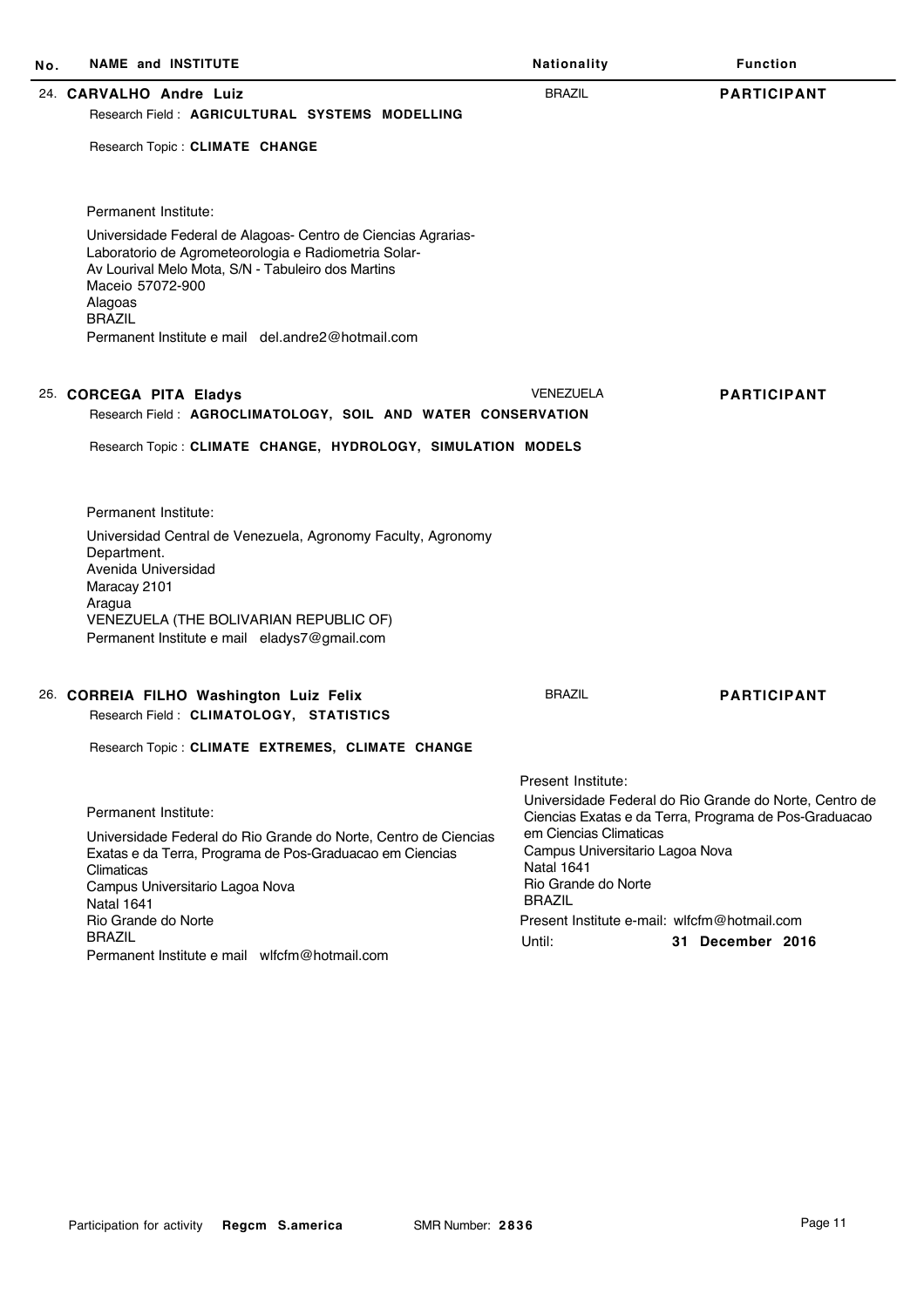| No. | <b>NAME and INSTITUTE</b>                                                                                                                                                                                                                                                                    | Nationality    | <b>Function</b>    |
|-----|----------------------------------------------------------------------------------------------------------------------------------------------------------------------------------------------------------------------------------------------------------------------------------------------|----------------|--------------------|
|     | 27. DE CAMPOS Bruno<br>Research Field: MESOSCALE METEOROLOGY, NUMERICAL MODELLING<br>Research Topic: NUMERICAL WEATHER PREDICTION<br>Permanent Institute:<br>Universidade Federal de Itajuba<br>Av. BPS 1303<br>Itajuba<br><b>BRAZIL</b><br>Permanent Institute e mail bcampos.f90@gmail.com | <b>BRAZIL</b>  | <b>PARTICIPANT</b> |
|     | 28. DE MELLO FEO Santiago<br>Research Field: ATMOSPHERIC SCIENCES<br>Research Topic: TEMPERATURE EXTREME EVENTS                                                                                                                                                                              | <b>URUGUAY</b> | <b>PARTICIPANT</b> |
|     | Permanent Institute:<br>Atmospheric Sciences Department- Physics Institute- School of<br>Sciences - Universidad de la RepAoblica- Uruguay-<br>IguA- 4225<br>11400 Montevideo<br>Montevideo<br><b>URUGUAY</b><br>Permanent Institute e mail sdemello@fisica.edu.uy                            |                |                    |
|     | 29. DE SOUSA Natanael Vieira<br>Research Field: ATMOSPHERIC MODELING, CLIMATOLOGY, MICROMETEOROLY,<br>Research Topic: MESOESCALE MODELING, GLOBAL MODELING                                                                                                                                   | <b>BRAZIL</b>  | <b>PARTICIPANT</b> |
|     | Permanent Institute:<br>National Institute for Space Research<br>Science Center of the Earth System<br>Freeway Presidente Dutra km 39<br>Cachoeira Paulista 12630000<br>SA£o Paulo<br><b>BRAZIL</b>                                                                                          |                |                    |

Permanent Institute e mail natanaelfisico@gmail.com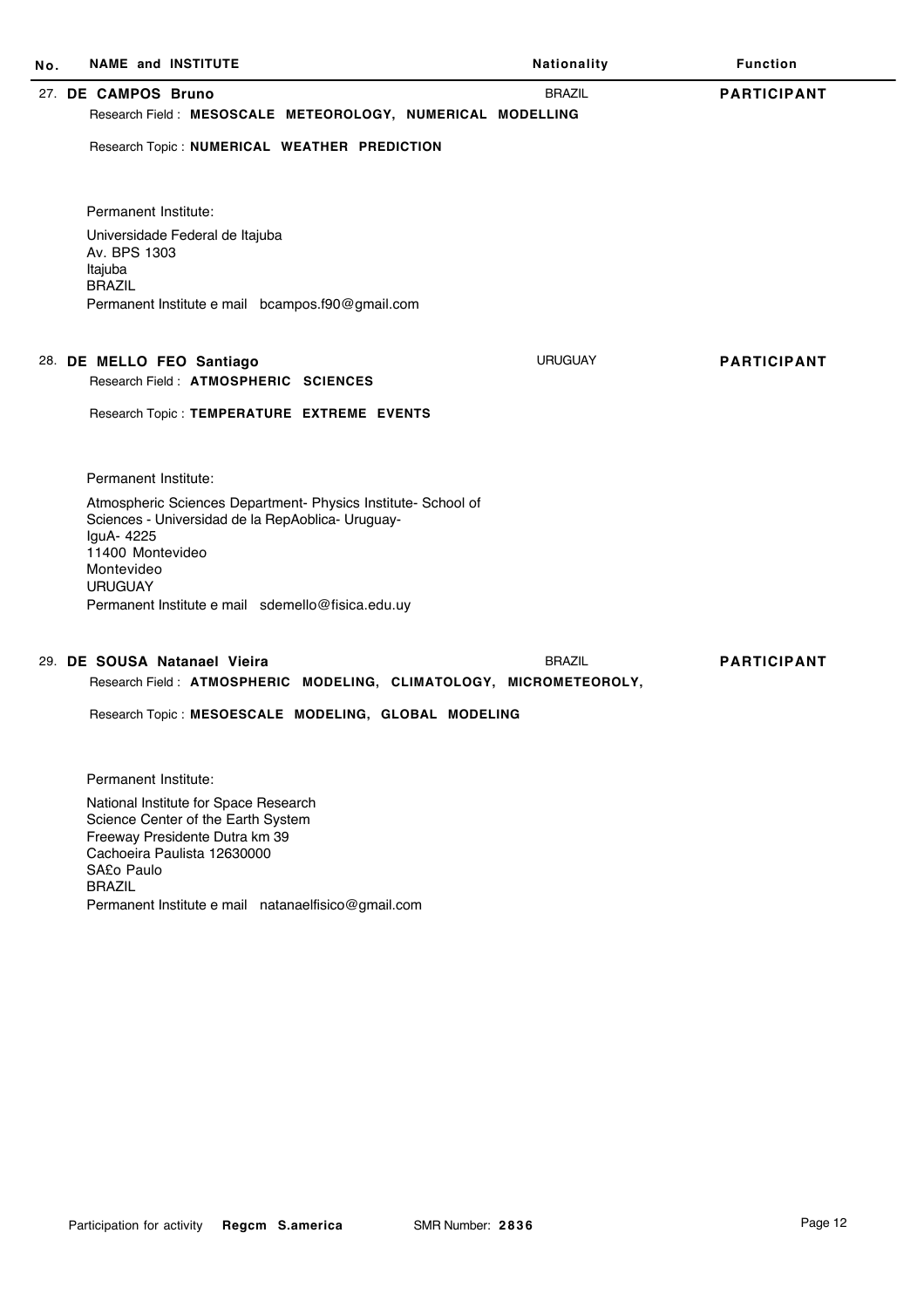| No. | <b>NAME and INSTITUTE</b>                                                                                                                                                          | Nationality       | <b>Function</b>    |
|-----|------------------------------------------------------------------------------------------------------------------------------------------------------------------------------------|-------------------|--------------------|
|     | 30. DE SOUZA Everaldo Barreiros                                                                                                                                                    | <b>BRAZIL</b>     | <b>PARTICIPANT</b> |
|     | Research Field: REGIONAL CLIMATE VARIABILITY AND MODELING                                                                                                                          |                   |                    |
|     | Research Topic: AMAZON BASIN                                                                                                                                                       |                   |                    |
|     | Permanent Institute:                                                                                                                                                               |                   |                    |
|     | Universidade Federal do Para, UFPA                                                                                                                                                 |                   |                    |
|     | Instituto de Geociencias                                                                                                                                                           |                   |                    |
|     | Faculdade de Meteorologia<br>Rua Augusto Corrêa nº 1 - Campus UFPA - Guama                                                                                                         |                   |                    |
|     | Belem 66075-110                                                                                                                                                                    |                   |                    |
|     | <b>BRAZIL</b><br>Permanent Institute e mail everaldo@ufpa.br                                                                                                                       |                   |                    |
|     |                                                                                                                                                                                    |                   |                    |
|     | 31. DE SOUZA Rafael Le Masson                                                                                                                                                      | <b>BRAZIL</b>     | <b>PARTICIPANT</b> |
|     | Research Field: WATER RESOURCES, METEOROLOGY, CLIMATOLOGY                                                                                                                          |                   |                    |
|     | Research Topic: CLIMATE MODELING                                                                                                                                                   |                   |                    |
|     |                                                                                                                                                                                    |                   |                    |
|     |                                                                                                                                                                                    |                   |                    |
|     | Permanent Institute:                                                                                                                                                               |                   |                    |
|     | Centro de Monitoramento e Alertas de Desastres Naturais<br><b>CEMADEN</b>                                                                                                          |                   |                    |
|     | Estrada Doutor Altino Bondesan, 500                                                                                                                                                |                   |                    |
|     | Sao Jose Dos Campos CEP:12.247-016<br><b>SAO PAULO</b>                                                                                                                             |                   |                    |
|     | <b>BRAZIL</b>                                                                                                                                                                      |                   |                    |
|     | Permanent Institute e mail rafael.lemasson@gmail.com                                                                                                                               |                   |                    |
|     |                                                                                                                                                                                    |                   |                    |
|     | 32. DELGADO NEVES Danielson Jorge<br>Research Field: TROPICAL METEOROLOGY, CLIMATE VARIABILITY                                                                                     | <b>CABO VERDE</b> | <b>PARTICIPANT</b> |
|     |                                                                                                                                                                                    |                   |                    |
|     | Research Topic: EASTERLY WAVE DISTURBANCES, MOONSON                                                                                                                                |                   |                    |
|     |                                                                                                                                                                                    |                   |                    |
|     | Permanent Institute:                                                                                                                                                               |                   |                    |
|     | Departamento de CiAancias Atmosfericas- Centro de Tecnologia e<br>Recursos Naturais- Universidade Federal de Campina Grande<br>Av AprAgio Veloso- 882<br>Campina Grande 58.109-970 |                   |                    |
|     | Paraiba<br><b>BRAZIL</b>                                                                                                                                                           |                   |                    |

Permanent Institute e mail danielsondelgado@hotmail.com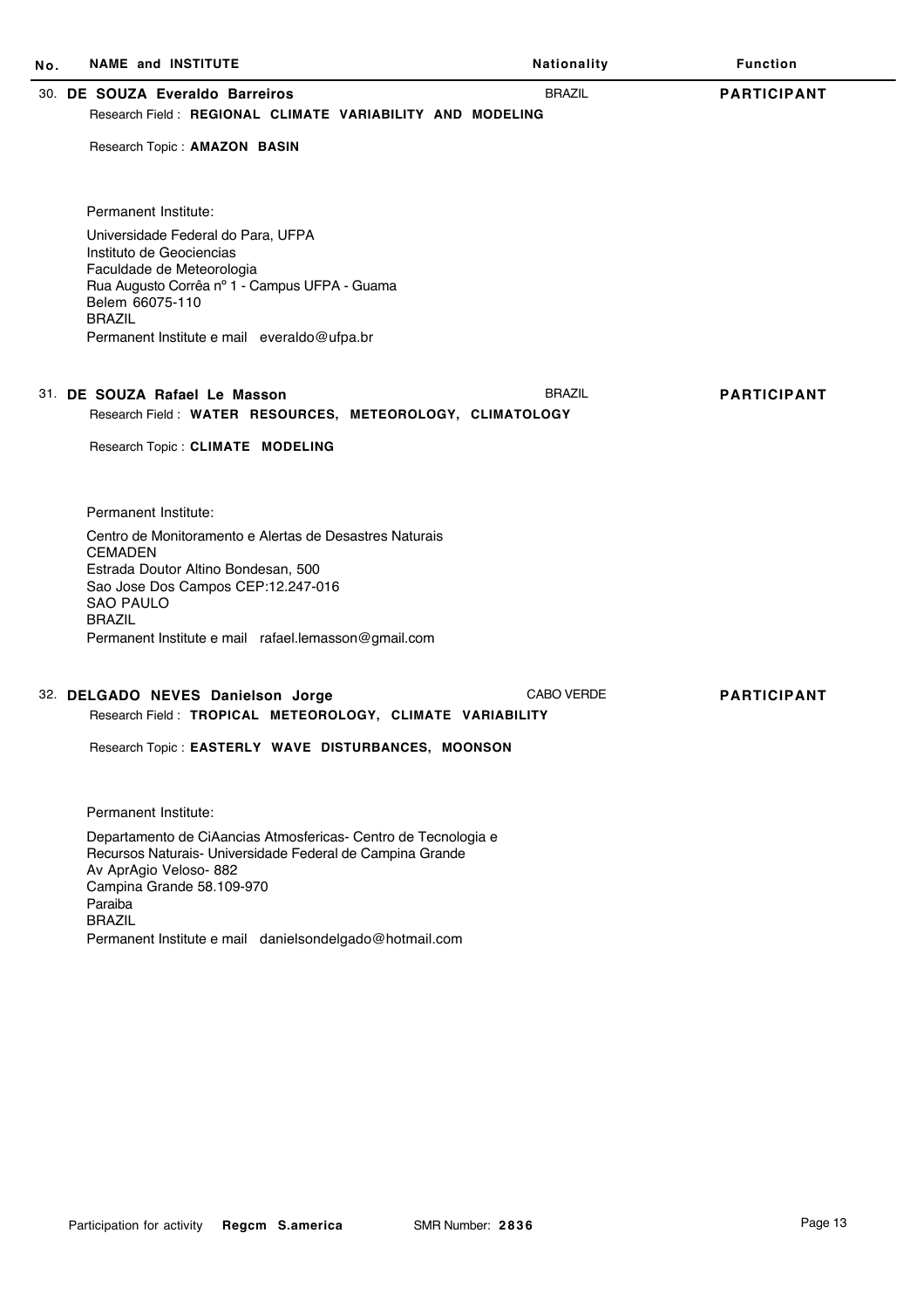| <b>NAME and INSTITUTE</b><br>No.                                                    | Nationality                                                        | <b>Function</b>    |
|-------------------------------------------------------------------------------------|--------------------------------------------------------------------|--------------------|
| 33. GARCIA ROSALES Alan Jesus                                                       | <b>PERU</b>                                                        | <b>PARTICIPANT</b> |
| Research Field: REGIONAL ATMOSPHERIC MODELING                                       |                                                                    |                    |
| Research Topic: PHYSICAL PARAMETERIZATIONS                                          |                                                                    |                    |
|                                                                                     |                                                                    |                    |
| Permanent Institute:                                                                |                                                                    |                    |
| Instituto GeofAsico del PerAo                                                       |                                                                    |                    |
| Calle Badajoz #169 - Mayorazgo IV Etapa - Ate Vitarte<br>1 Lima                     |                                                                    |                    |
| Lima                                                                                |                                                                    |                    |
| PERU<br>Permanent Institute e mail jesusgarciabio@gmail.com                         |                                                                    |                    |
|                                                                                     |                                                                    |                    |
| 34. HOYOS RINCON Isabel Cristina                                                    | <b>COLOMBIA</b>                                                    | <b>PARTICIPANT</b> |
| Research Field: REGIONAL CLIMATE                                                    |                                                                    |                    |
|                                                                                     | Research Topic: MOISTURE TRANSPORT, EXTREME EVENTS AND VARIABILITY |                    |
|                                                                                     |                                                                    |                    |
|                                                                                     |                                                                    |                    |
| Permanent Institute:                                                                |                                                                    |                    |
| Universidad de Antioquia. Physiscs Institute<br>Calle 67 No. 53 108                 |                                                                    |                    |
| AA 1226 Medellin                                                                    |                                                                    |                    |
| Antioquia<br><b>COLOMBIA</b>                                                        |                                                                    |                    |
| Permanent Institute e mail ihoyos@fisica.udea.edu.co                                |                                                                    |                    |
|                                                                                     |                                                                    |                    |
| 35. JABLINSKI CASTELHANO Francisco                                                  | <b>BRAZIL</b>                                                      | <b>PARTICIPANT</b> |
| Research Field: GEOGRAPHY, CLIMATOLOGY,                                             |                                                                    |                    |
| Research Topic: AIR QUALITY, CLIMATE CHANGE, URBAN CLIMATE                          |                                                                    |                    |
|                                                                                     |                                                                    |                    |
| Permanent Institute:                                                                |                                                                    |                    |
| Universidade Federal do ParanA-- Earth Sciences Sector-                             |                                                                    |                    |
| Departament of Geography- Laboclima<br>Av. Cel. Francisco Heraclito dos Santos, 100 |                                                                    |                    |
| Curitiba 81531-980                                                                  |                                                                    |                    |
| ParanÃ-<br><b>BRAZIL</b>                                                            |                                                                    |                    |
| Permanent Institute e mail fjcastelhano@gmail.com                                   |                                                                    |                    |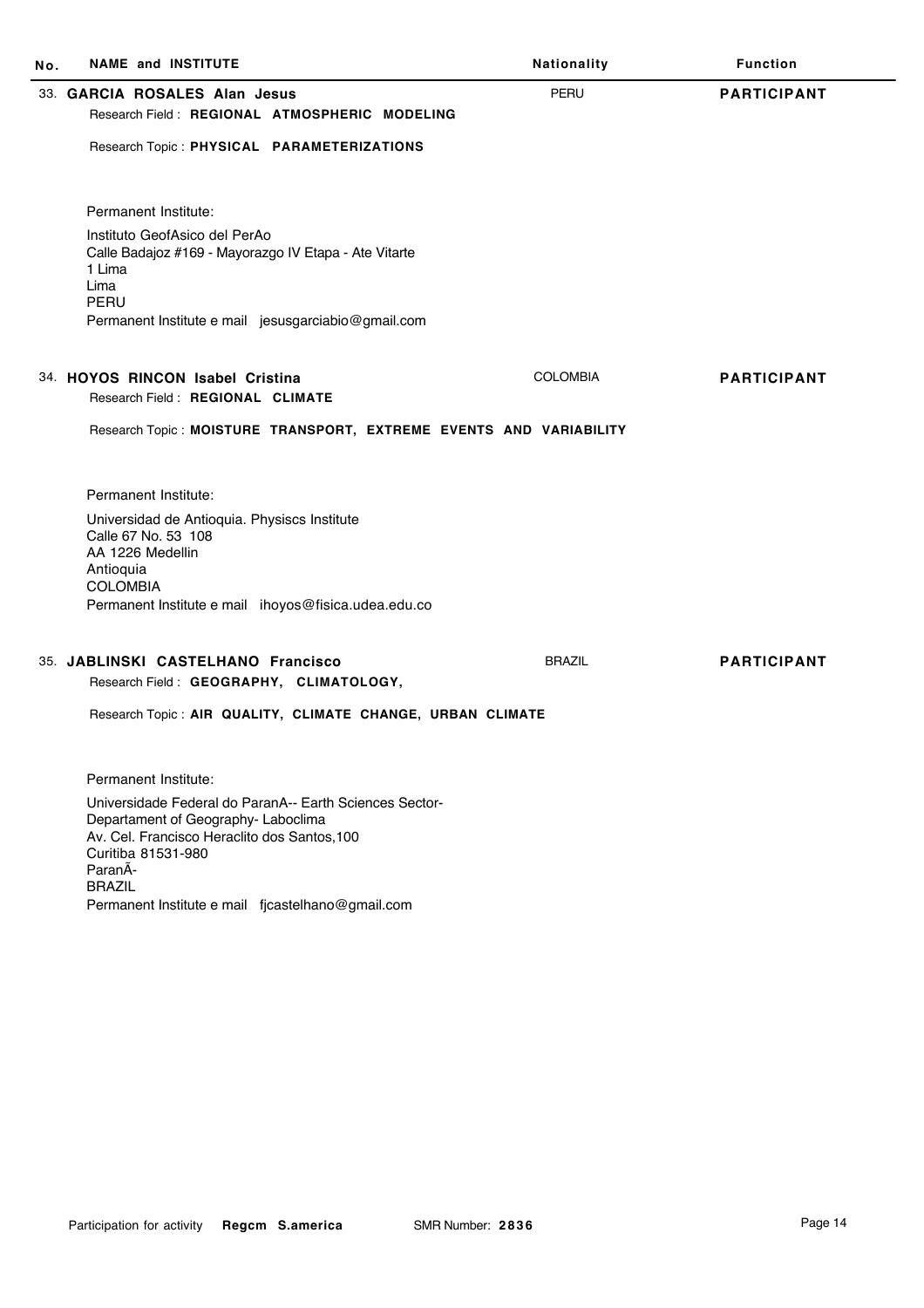| No. | <b>NAME and INSTITUTE</b>                                                                                                                                                                                                              | Nationality   | <b>Function</b>    |
|-----|----------------------------------------------------------------------------------------------------------------------------------------------------------------------------------------------------------------------------------------|---------------|--------------------|
|     | 36. LUIZ SILVA Wanderson<br>Research Field: METEOROLOGY AND CLIMATOLOGY<br>Research Topic: CLIMATE CHANGE                                                                                                                              | <b>BRAZIL</b> | <b>PARTICIPANT</b> |
|     |                                                                                                                                                                                                                                        |               |                    |
|     | Permanent Institute:                                                                                                                                                                                                                   |               |                    |
|     | Electric Energy Research Center<br>Eletrobras Cepel and Federal University of Rio de Janeiro UFRJ<br>Avenida Horacio Macedo, 354 - Cidade Universitaria, Ilha do Fundao<br>Rio De Janeiro 21941-911<br>Rio de Janeiro<br><b>BRAZIL</b> |               |                    |
|     | Permanent Institute e mail wanderson@ufrj.br                                                                                                                                                                                           |               |                    |
|     |                                                                                                                                                                                                                                        |               |                    |
|     | 37. MACHADO CRESPO Natalia                                                                                                                                                                                                             | <b>BRAZIL</b> | <b>PARTICIPANT</b> |
|     | Research Field: METEOROLOGY                                                                                                                                                                                                            |               |                    |
|     | Research Topic: SYNOPTIC AND DINAMIC METEOROLOGY                                                                                                                                                                                       |               |                    |
|     | Permanent Institute:                                                                                                                                                                                                                   |               |                    |
|     | Department of Atmospheric Sciences, Institute of Astronomy,<br>Geophysics and Atmospheric Sciences - University of Sao Paulo<br>1226 Matao Street<br>Sao Paulo<br>Sao Paulo<br><b>BRAZIL</b>                                           |               |                    |
|     | Permanent Institute e mail natalia.crespo@iag.usp.br                                                                                                                                                                                   |               |                    |
|     |                                                                                                                                                                                                                                        |               |                    |
|     | 38. MOTA Jonathan                                                                                                                                                                                                                      | <b>BRAZIL</b> | <b>PARTICIPANT</b> |
|     | Research Field: HYDROMETEOROLOGY MODELING                                                                                                                                                                                              |               |                    |
|     | Research Topic: REGIONAL CLIMATE MODEL                                                                                                                                                                                                 |               |                    |
|     | Permanent Institute:                                                                                                                                                                                                                   |               |                    |
|     | University of Sao Paulo. Inst. Astronomy, Geophysics and<br>Atmospheric Sciences. Dep. Atmospheric Science, Lab. Climate<br>and Biosphere<br>Rua do Matao, 1226<br>Sao Paulo 05508090<br><b>SAO PAULO</b><br><b>BRAZIL</b>             |               |                    |
|     | Permanent Institute e mail jsilva@model.iag.usp.br                                                                                                                                                                                     |               |                    |
|     |                                                                                                                                                                                                                                        |               |                    |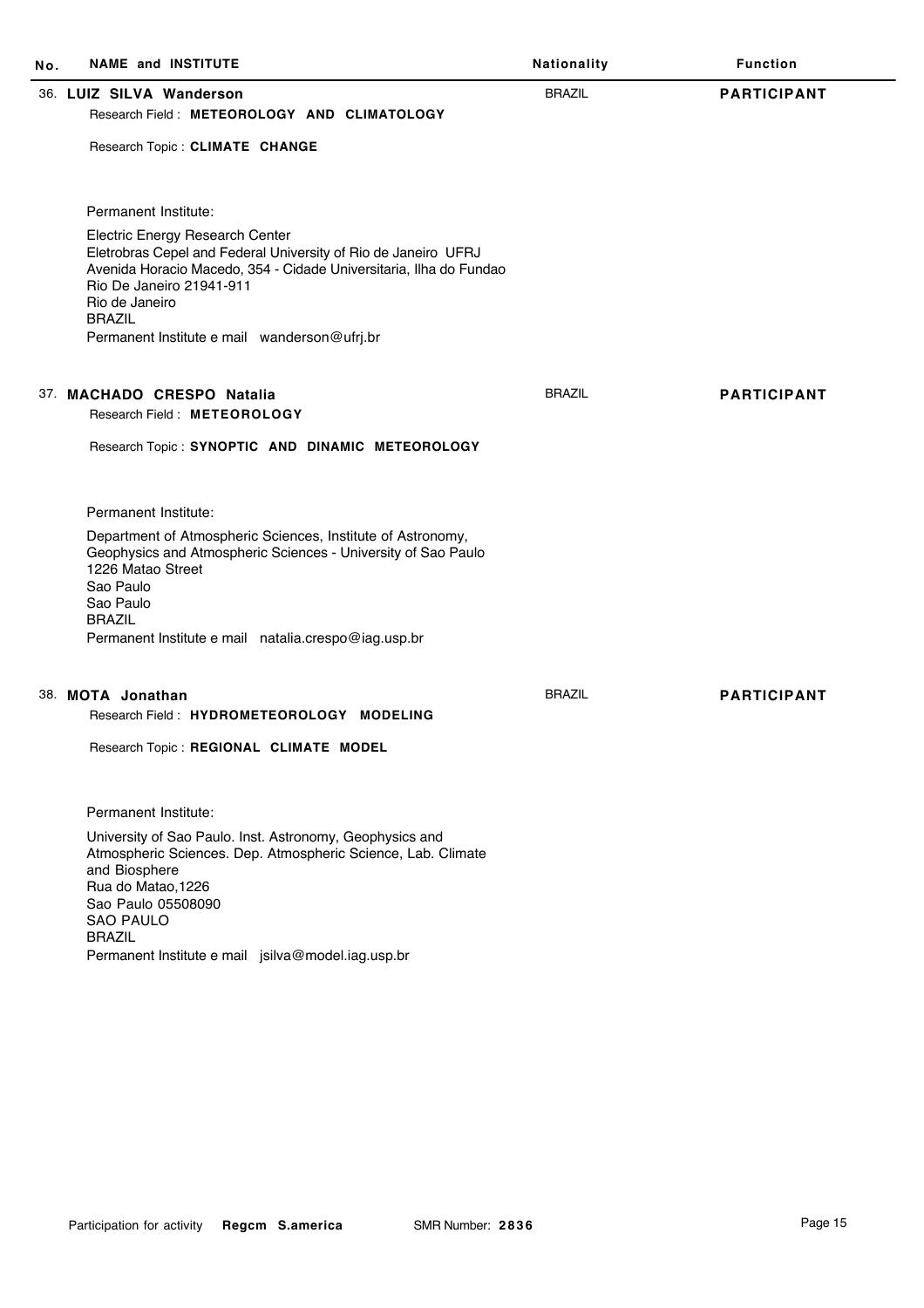| Νo. | <b>NAME and INSTITUTE</b>                                                         | Nationality                                                                     | <b>Function</b>                                                   |
|-----|-----------------------------------------------------------------------------------|---------------------------------------------------------------------------------|-------------------------------------------------------------------|
|     | 39. NASCIMENTO Marilia Guedes                                                     | <b>BRAZIL</b>                                                                   | <b>PARTICIPANT</b>                                                |
|     | Research Field: SYNOPTIC METEOROLOGY, WEATHER FORECAST                            |                                                                                 |                                                                   |
|     | Research Topic: WATER BALANCE, METEOROLOGICAL SYSTEMS                             |                                                                                 |                                                                   |
|     |                                                                                   | Present Institute:                                                              |                                                                   |
|     | Permanent Institute:                                                              | National Institute for Space Research<br>Centre for Weather and Climate Studies |                                                                   |
|     | National Institute for Space Research                                             | Rodovia Presidente Dutra, km 40                                                 |                                                                   |
|     | Center for Weather Forecast and Climate Studies<br>Rodovia Presidente Dutra, km40 | Cachoeira Paulista 12630-000<br>Sao Paulo                                       |                                                                   |
|     | Cachoeira Paulista 12630-000                                                      | <b>BRAZIL</b>                                                                   |                                                                   |
|     | Sao Paulo<br><b>BRAZIL</b>                                                        | Until:                                                                          | Present Institute e-mail: maguenas1@yahoo.com.br<br>31 March 2013 |
|     | Permanent Institute e mail maguenas1@yahoo.com.br                                 |                                                                                 |                                                                   |
|     | 40. OLIVEIRA Debora                                                               | <b>BRAZIL</b>                                                                   | <b>PARTICIPANT</b>                                                |
|     | Research Field: METEOROLOGY                                                       |                                                                                 |                                                                   |
|     | Research Topic: THE SOUTH POLE WEATHER                                            |                                                                                 |                                                                   |
|     | Permanent Institute:                                                              |                                                                                 |                                                                   |
|     | Universidade Federal de Itajuba<br>Av. BPS 1303                                   |                                                                                 |                                                                   |
|     | Itajuba 37500903                                                                  |                                                                                 |                                                                   |
|     | <b>Minas Gerais</b><br><b>BRAZIL</b>                                              |                                                                                 |                                                                   |
|     | Permanent Institute e mail deboramartins.atm@gmail.com                            |                                                                                 |                                                                   |
|     | 41. PRESTRELO Cristiano                                                           | <b>BRAZIL</b>                                                                   | <b>PARTICIPANT</b>                                                |
|     | Research Field: CLIMATE VARIABILIT, CLIMATE CHANGE                                |                                                                                 |                                                                   |
|     | Research Topic: REGIONAL CLIMATE MODELING                                         |                                                                                 |                                                                   |
|     | Permanent Institute:                                                              |                                                                                 |                                                                   |
|     | Institute of Astronomy, Geophysics and Atmospheric Sciences                       |                                                                                 |                                                                   |
|     | Matao<br>Sao Paulo 05508-090                                                      |                                                                                 |                                                                   |
|     | Sao Paulo                                                                         |                                                                                 |                                                                   |
|     | <b>BRAZIL</b><br>Permanent Institute e mail cristiano.prestrelo@iag.usp.br        |                                                                                 |                                                                   |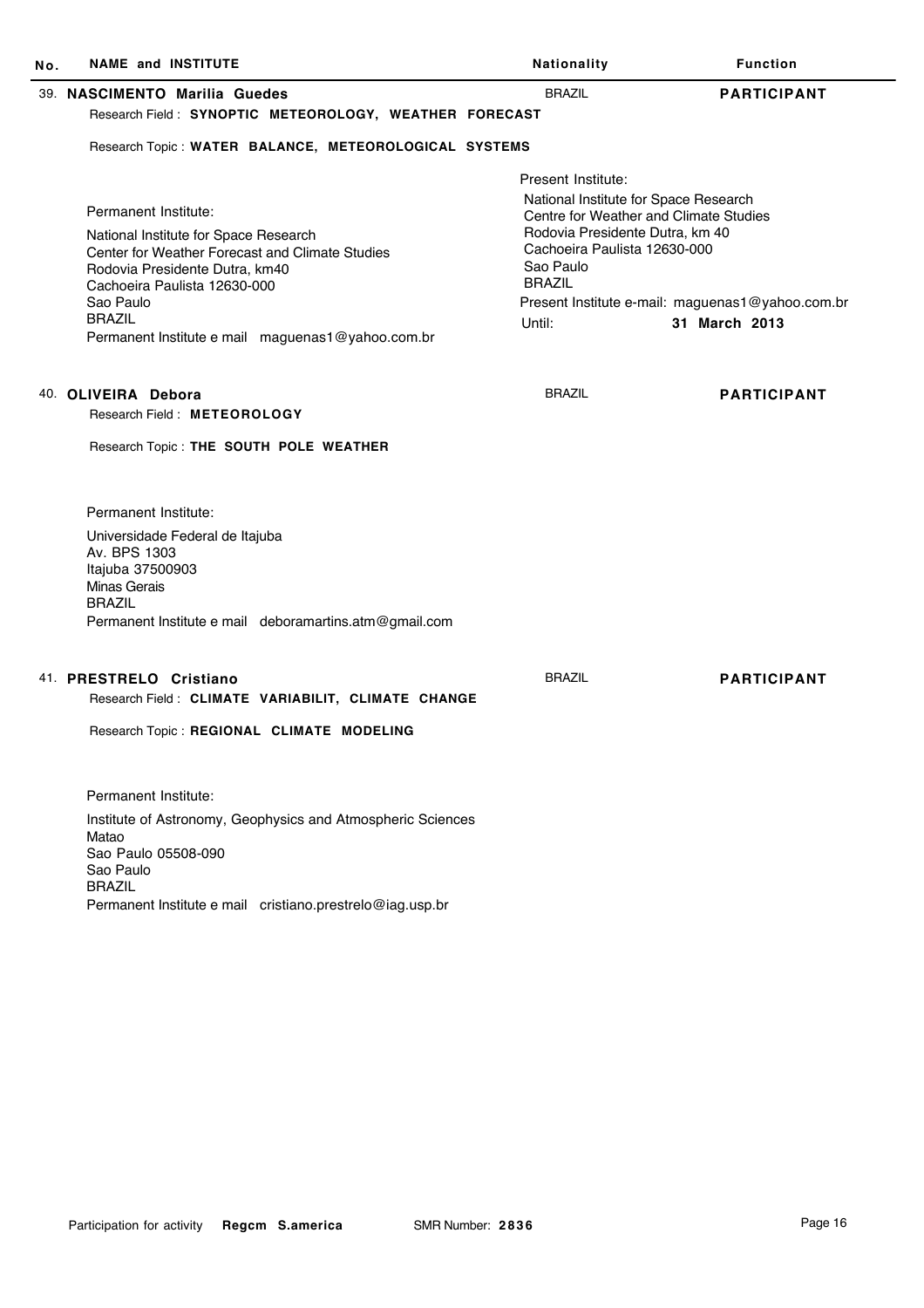| No. | <b>NAME and INSTITUTE</b>                                                                                                                                        | Nationality   | <b>Function</b>    |
|-----|------------------------------------------------------------------------------------------------------------------------------------------------------------------|---------------|--------------------|
|     | 42. RAMOS PEREIRA Heloisa<br>Research Field: ATMOSPHERIC SCIENCE                                                                                                 | <b>BRAZIL</b> | <b>PARTICIPANT</b> |
|     | Research Topic: REGIONL CLIMATE MODELS                                                                                                                           |               |                    |
|     | Permanent Institute:                                                                                                                                             |               |                    |
|     | Federal University of Itajuba<br>Av. BPS, 1303, Bairro Pinheirinho<br>Itajuba 37500903<br><b>Minas Gerais</b><br><b>BRAZIL</b>                                   |               |                    |
|     | Permanent Institute e mail heloisaramos92@gmail.com                                                                                                              |               |                    |
|     | 43. RODRIGUES Daniela Carneiro                                                                                                                                   | <b>BRAZIL</b> | <b>PARTICIPANT</b> |
|     | Research Field: REGIONAL CLIMATE MODELING                                                                                                                        |               |                    |
|     | Research Topic: DEVELOPMENT MODEL                                                                                                                                |               |                    |
|     | Permanent Institute:                                                                                                                                             |               |                    |
|     | Earth System Science Center, National Institute for Space Research<br><b>CCST INPE</b><br>Major Batista, 65, apto 2<br>Cachoeira Paulista 12630-000<br>Sao Paulo |               |                    |
|     | <b>BRAZIL</b><br>Permanent Institute e mail daniela.rodrigues@inpe.br                                                                                            |               |                    |
|     |                                                                                                                                                                  |               |                    |
|     | 44. RODRIGUES DE SOUZA Marcelo<br>Research Field: METEOROLOGY, CLIMATOLOGY                                                                                       | <b>BRAZIL</b> | <b>PARTICIPANT</b> |
|     | Research Topic: CYCLONES                                                                                                                                         |               |                    |
|     |                                                                                                                                                                  |               |                    |
|     | Permanent Institute:                                                                                                                                             |               |                    |
|     | Instituto de Recursos Naturais<br>Universidade Federal de Itajuba<br>Av BPS 1303<br>Itajuba<br><b>BRAZIL</b>                                                     |               |                    |

Permanent Institute e mail gr4fitt3@gmail.com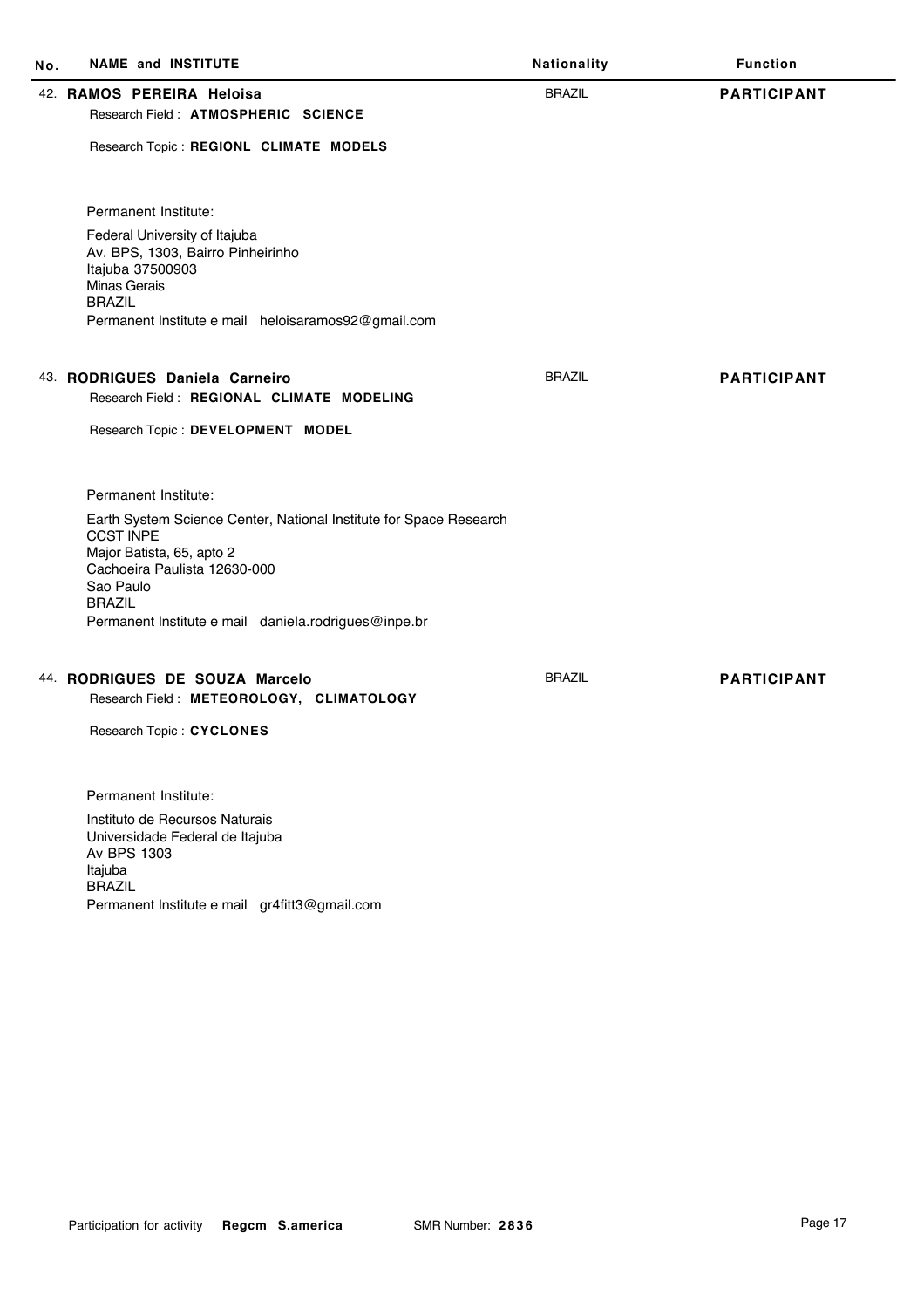| No. | <b>NAME and INSTITUTE</b>                                                                                                                       | Nationality                                                                                                     | <b>Function</b>                                |  |
|-----|-------------------------------------------------------------------------------------------------------------------------------------------------|-----------------------------------------------------------------------------------------------------------------|------------------------------------------------|--|
|     | 45. ROJAS BENAVENTE Noelia                                                                                                                      | PERU                                                                                                            | <b>PARTICIPANT</b>                             |  |
|     | Research Field: ATMOSPHERIC PHYSICS                                                                                                             |                                                                                                                 |                                                |  |
|     | Research Topic: ATMOSPHERIC MODELING IN SOUTH AMERICA                                                                                           |                                                                                                                 |                                                |  |
|     |                                                                                                                                                 | Present Institute:                                                                                              |                                                |  |
|     | Permanent Institute:                                                                                                                            | Laboratorio de Teledeteccion<br><b>Facultad Ciencias Fisicas</b>                                                |                                                |  |
|     | Laboratorio de Teledeteccion, Facultad de Ciencias Fisicas,<br>Universidad Nacional Mayor de San Marcos<br>av. venezuela s/n<br>28 Lima<br>Peru | Universidad Nacional Mayor de San Marcos<br>Av. Venezuela S/N Pabellon de Fisica<br>Lima-1 Lima<br>Lima<br>PERU |                                                |  |
|     | PERU                                                                                                                                            |                                                                                                                 | Present Institute e-mail: jrojasa@unmsm.edu.pe |  |
|     | Permanent Institute e mail rnoeliab@gmail.com                                                                                                   | Until:                                                                                                          | 22 November 2015                               |  |
|     |                                                                                                                                                 |                                                                                                                 |                                                |  |
|     | 46. RUSCICA Romina                                                                                                                              | <b>ARGENTINA</b>                                                                                                | <b>PARTICIPANT</b>                             |  |
|     | Research Field: SOUTH AMERICA CLIMATE                                                                                                           |                                                                                                                 |                                                |  |
|     | Research Topic: LAND-ATMOSPHERE INTERACTIONS                                                                                                    |                                                                                                                 |                                                |  |
|     | Permanent Institute:                                                                                                                            |                                                                                                                 |                                                |  |
|     | Centro de Investigaciones del Mar y la Atmosfera CIMA CONICET<br>UBA Instituto Franco Argentino para el Estudio del Clima y sus<br>Impactos     |                                                                                                                 |                                                |  |
|     | Intendente Guiraldes 2160 Ciudad Universitaria. Pabellon II 2do<br>Piso                                                                         |                                                                                                                 |                                                |  |
|     | 1428 Caba Buenos Aires<br><b>ARGENTINA</b>                                                                                                      |                                                                                                                 |                                                |  |
|     | Permanent Institute e mail ruscica@cima.fcen.uba.ar                                                                                             |                                                                                                                 |                                                |  |
|     | 47. SOUZA Diego Oliveira                                                                                                                        | <b>BRAZIL</b>                                                                                                   | <b>PARTICIPANT</b>                             |  |
|     | Research Field: METEOROLOGY                                                                                                                     |                                                                                                                 |                                                |  |
|     | Research Topic: METEOROLOGICAL EXTREMES; ATMOSPHERIC MODELING                                                                                   |                                                                                                                 |                                                |  |
|     | Permanent Institute:                                                                                                                            |                                                                                                                 |                                                |  |
|     | National Center for Monitoring and Early Warning of Natural Disasters                                                                           |                                                                                                                 |                                                |  |
|     | - CEMADEN<br>Estrada Doutor Altino Bondesan, 500<br>Sao Jose Dos Campos 12.247-016                                                              |                                                                                                                 |                                                |  |
|     | Sao Paulo<br><b>BRAZIL</b>                                                                                                                      |                                                                                                                 |                                                |  |

Permanent Institute e mail diego.souza@cemaden.gov.br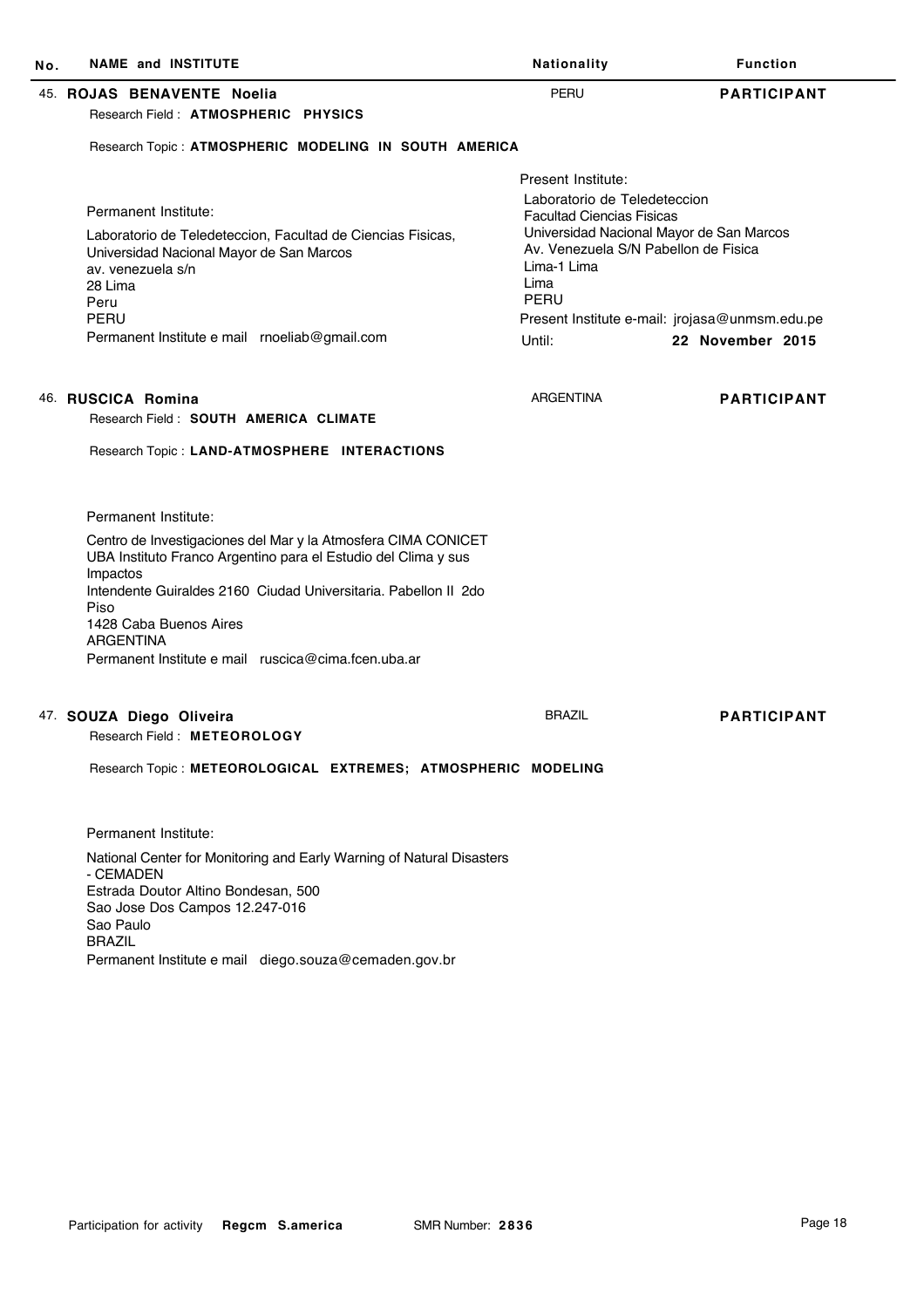| No. | <b>NAME and INSTITUTE</b>                                                                                                                                                         | Nationality    | <b>Function</b>    |
|-----|-----------------------------------------------------------------------------------------------------------------------------------------------------------------------------------|----------------|--------------------|
|     | 48. UNGEROVICH Matilde<br>Research Field: ATMOSPHERIC SCIENCES                                                                                                                    | <b>URUGUAY</b> | <b>PARTICIPANT</b> |
|     | Research Topic: SEASONAL PREDICTABILITY                                                                                                                                           |                |                    |
|     | Permanent Institute:                                                                                                                                                              |                |                    |
|     | Departamento de Ciencias de la Atmosfera Facultad de Ciencias-<br>Universidad de la Republica<br>Igua<br>11400 Montevideo                                                         |                |                    |
|     | Montevideo                                                                                                                                                                        |                |                    |
|     | <b>URUGUAY</b><br>Permanent Institute e mail matildeungerovich@gmail.com                                                                                                          |                |                    |
|     | 49. VALVERDE BRAMBILA Maria Cleofe                                                                                                                                                | <b>PERU</b>    | <b>PARTICIPANT</b> |
|     | Research Field: CLIMATOLOGY AND CLIMATE CHANGE                                                                                                                                    |                |                    |
|     | Research Topic: CLIMATE VARIABILITY, EXTREME EVENTS, VULNERABILITY                                                                                                                |                |                    |
|     | Permanent Institute:                                                                                                                                                              |                |                    |
|     | Federal University of ABC<br>Av dos Estados 5001 Bairro Bangu<br>Santo Andrea 09210-580<br>Sao Paulo - Brazil<br><b>BRAZIL</b>                                                    |                |                    |
|     | Permanent Institute e mail maria.brambila@ufabc.edu.br                                                                                                                            |                |                    |
|     | 50. VASCONCELOS JUNIOR Francisco Das Chagas<br>Research Field: REGIONAL CLIMATE MODELLING, HYDROLOGICAL MODELLING                                                                 | <b>BRAZIL</b>  | <b>PARTICIPANT</b> |
|     | Research Topic: HYDROLOGICAL IMPACTS FROM CLIMATE CHANGE                                                                                                                          |                |                    |
|     | Permanent Institute:                                                                                                                                                              |                |                    |
|     | Federal University of CearA- - UFC<br>Department of Hydraulic and Environmental Engineering - DEHA<br>Campus do Pici - Bloco 713<br>Fortaleza 60451-970<br>Ceara<br><b>BRAZIL</b> |                |                    |
|     | Permanent Institute e mail francisco, vasconcelos@funceme.br                                                                                                                      |                |                    |
|     |                                                                                                                                                                                   |                |                    |